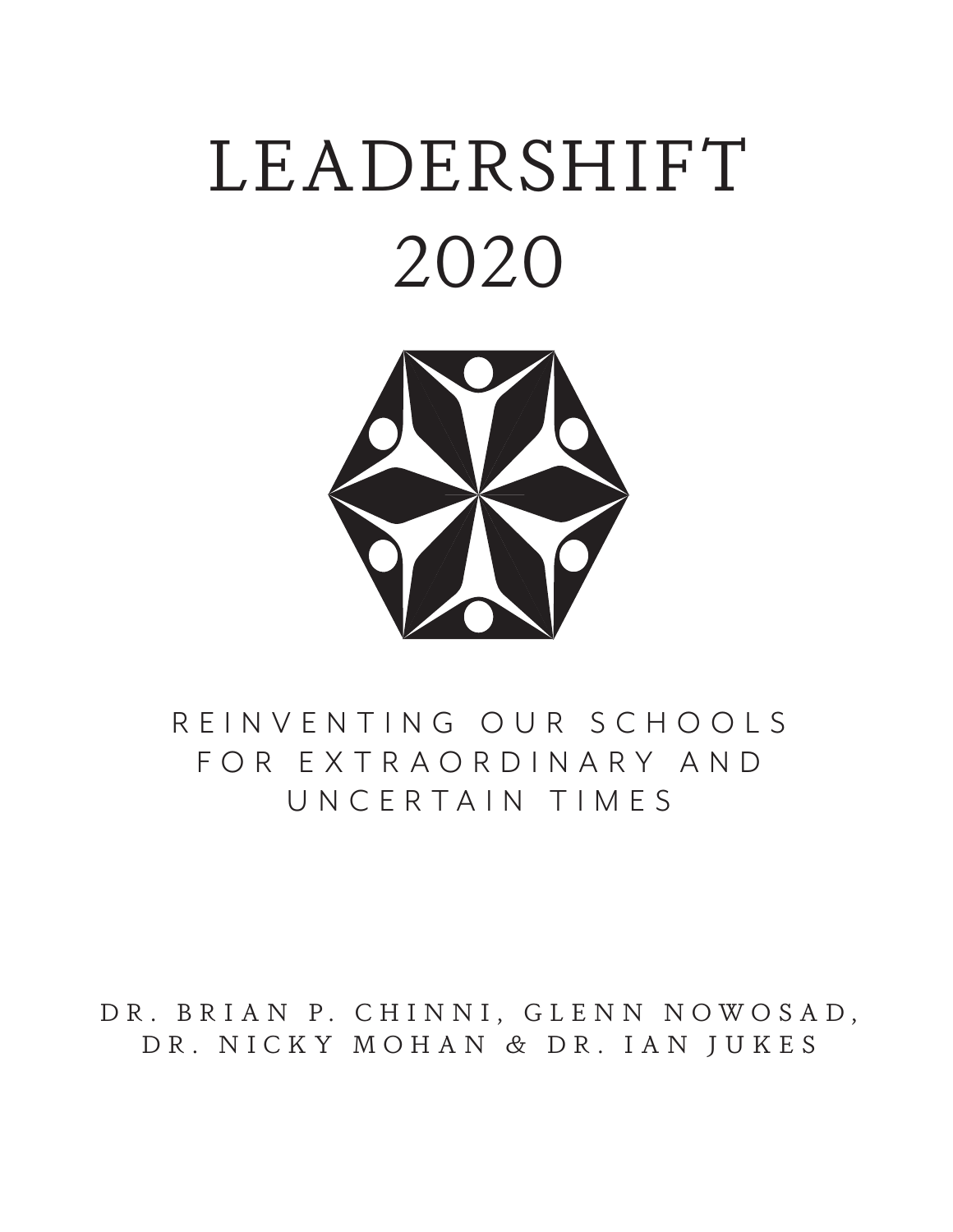

Suite 300 - 990 Fort St Victoria, BC, V8V 3K2 Canada

www.friesenpress.com

**Copyright © 2020 by Brian P. Chinni, Ian Jukes, Glenn Nowosad and Nicky Mohan** 

First Edition — 2020

All rights reserved.

No part of this publication may be reproduced in any form, or by any means, electronic or mechanical, including photocopying, recording, or any information browsing, storage, or retrieval system, without permission in writing from FriesenPress.

Ordering Information: Quantity sales. Special discounts are available on quantity purchases by organizations, associations and others. For details, contact the publisher at the address above.

ISBN 978-1-5255-6697-4 (Hardcover) 978-1-5255-6698-1 (Paperback) 978-1-5255-6699-8 (eBook)

1. EDU032000 EDUCATION / Leadership

Distributed to the trade by The Ingram Book Company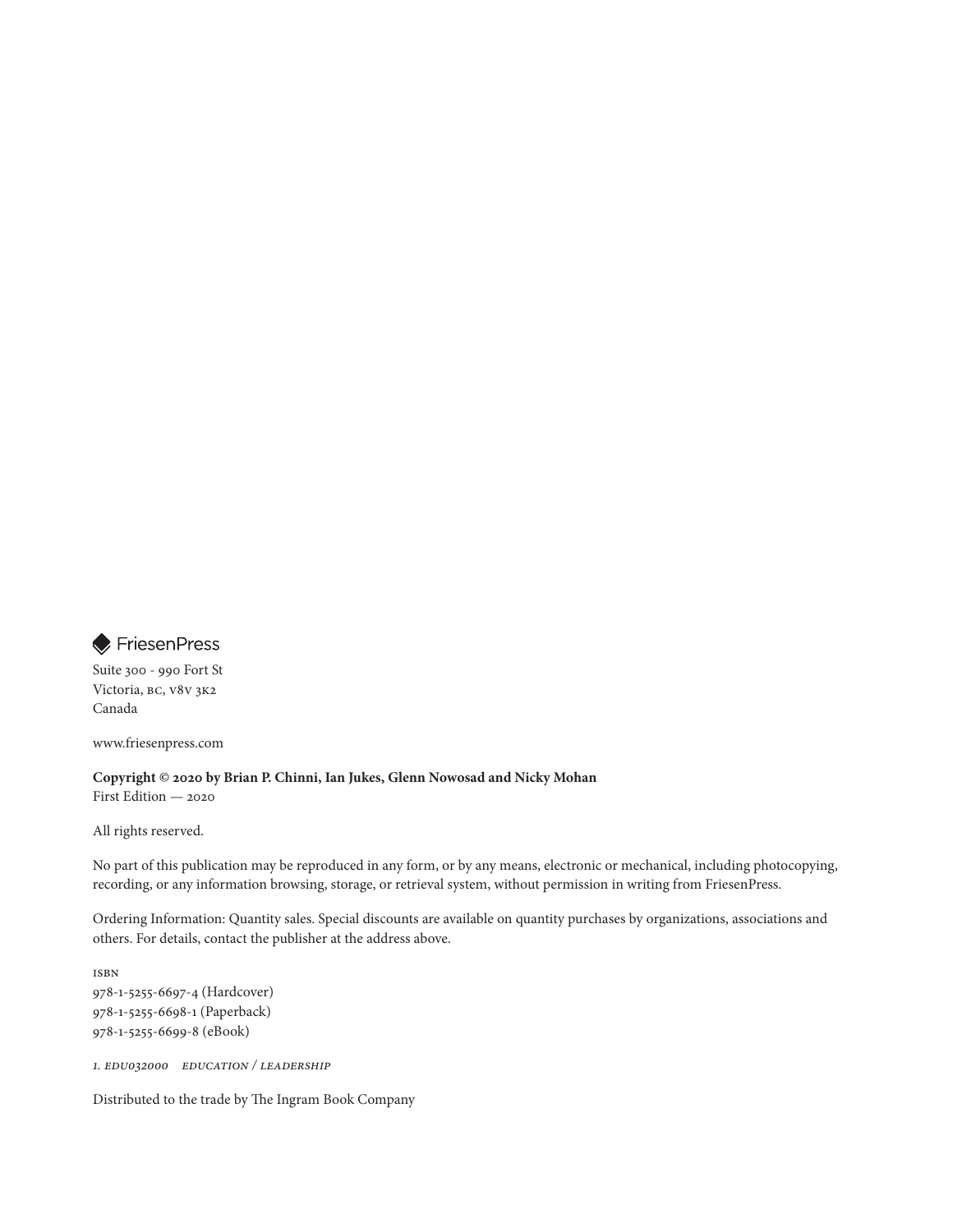## TABLE OF CONTENTS

#### ACKNOWLEDGEMENTS

vii

#### FOREWORD

ix Leadershift 2020 Defined

#### INTRODUCTION

1 This Book As Your Compass

Leadershift 2020—Finding Our "North"

Wake Up Jane! It's Time For School!

Leadershift 2020—Not Just Another Leadership Book

Leadershift 2020—Charting The Course To Your 2020 Vision

A Practical And User-Friendly Structure

Questions & Resources

#### CHAPTER 1

19 2020 Vision—The Time Is Now!

The Challenge Of Change

Routine Cognitive Work

The Global Economy

The New Global Reality

Education In Modern Times

The Attributes Of The Modern Learner

The New Economy

The Purpose Of Education In Modern Times

Leading The Shift: What Are The New Basics?

How Do We Have It All?

QUESTIONS & RESOURCES

#### CHAPTER 2

59 Leading The Shift: Towards Modern Learning Organizations

> Why Aren't Our Students Acquiring Modern Learning Skills?

How Do We Teach Modern Learning Skills?

Leading The Shift: Moving School Systems Toward Modern Learning Organizations

Elements And Indicators Of The Modern Learning Organization

QUESTIONS & RESOURCES

#### CHAPTER 3

93 Essentials Of Modern Learning Organizations— Pillar One: Change Readiness

Charting The Course To Your 2020 Vision

Ready For Change: Assessing, Evaluating, & Planning The Pillar

Carousel Protocol: An Organizational Structure For Collaborative Inquiry, Shared Visioning, & Strategic Action Planning

Establishing Your Baseline – Where Are We Now?

QUESTIONS & RESOURCES

#### CHAPTER 4

131 Essentials Of Modern Learning Organizations— Pillar Two: Learning Environments

> Achieving Modern Learning Environments – The Time Is Now!

Be Careful What You Wish For

AT&T's Workforce 2020 And The Reinvention Of The Corporation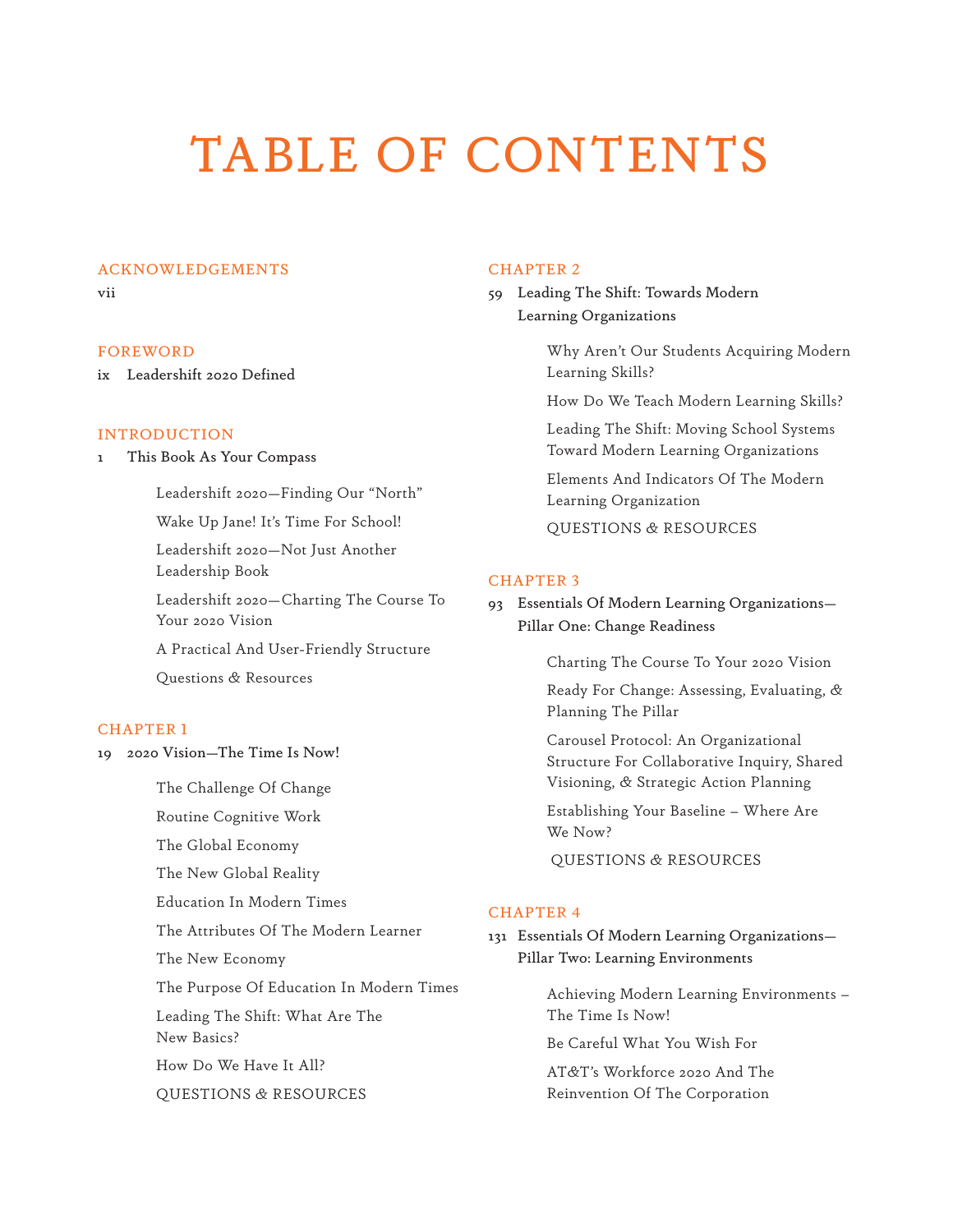Strengthening The Pillar For Modern Learning Environments

Promoting Exemplary Modern Learning Environments: Assessing, Evaluating, And Planning The Pillar

QUESTIONS & RESOURCES

#### CHAPTER 5

161 Essentials Of Modern Learning Organizations— Pillar 3: Organizational Capacity

Considerations For Capacity

Organizational Capacity Defined

Maximizing Organizational Capacity: Assessing, Evaluating, & Planning The Pillar

QUESTIONS AND RESOURCES

#### CHAPTER 6

189 Essentials Of Modern Learning Organizations— Pillar 4: Resource Allocation And Deployment

> Haste Makes Waste—One District's (Unfortunate) Story

The Moral To The Springboard Schools Story: Be Careful What You Wish For (But Be More Careful How You Spend It)

Maximizing Resources—Assessing, Evaluating, And Planning The Pillar

QUESTIONS AND RESOURCES

#### CHAPTER 7

209 Essentials Of Modern Learning Organizations— Pillar 5: Data-Informed Practices

> Choice And Voice—It All Starts With Communication Data-Based, -Informed, or-Driven: What's The Difference?

Maximizing Data Use—Assessing, Evaluating, And Planning The Pillar

QUESTIONS AND RESOURCES

#### CHAPTER 8

233 Essentials Of Modern Learning Organizations— Pillar 6: IT-ET Practices

> To Be, Or Not To Be—The Evolution Of Pillar Six Maximizing The Integration Of IT-ET

QUESTIONS AND RESOURCES

#### CHAPTER 9

261 Stop The Insanity—The Time Is Now

#### RESOURCES

263

#### **REFERENCES**

265

#### ABOUT THE AUTHORS

275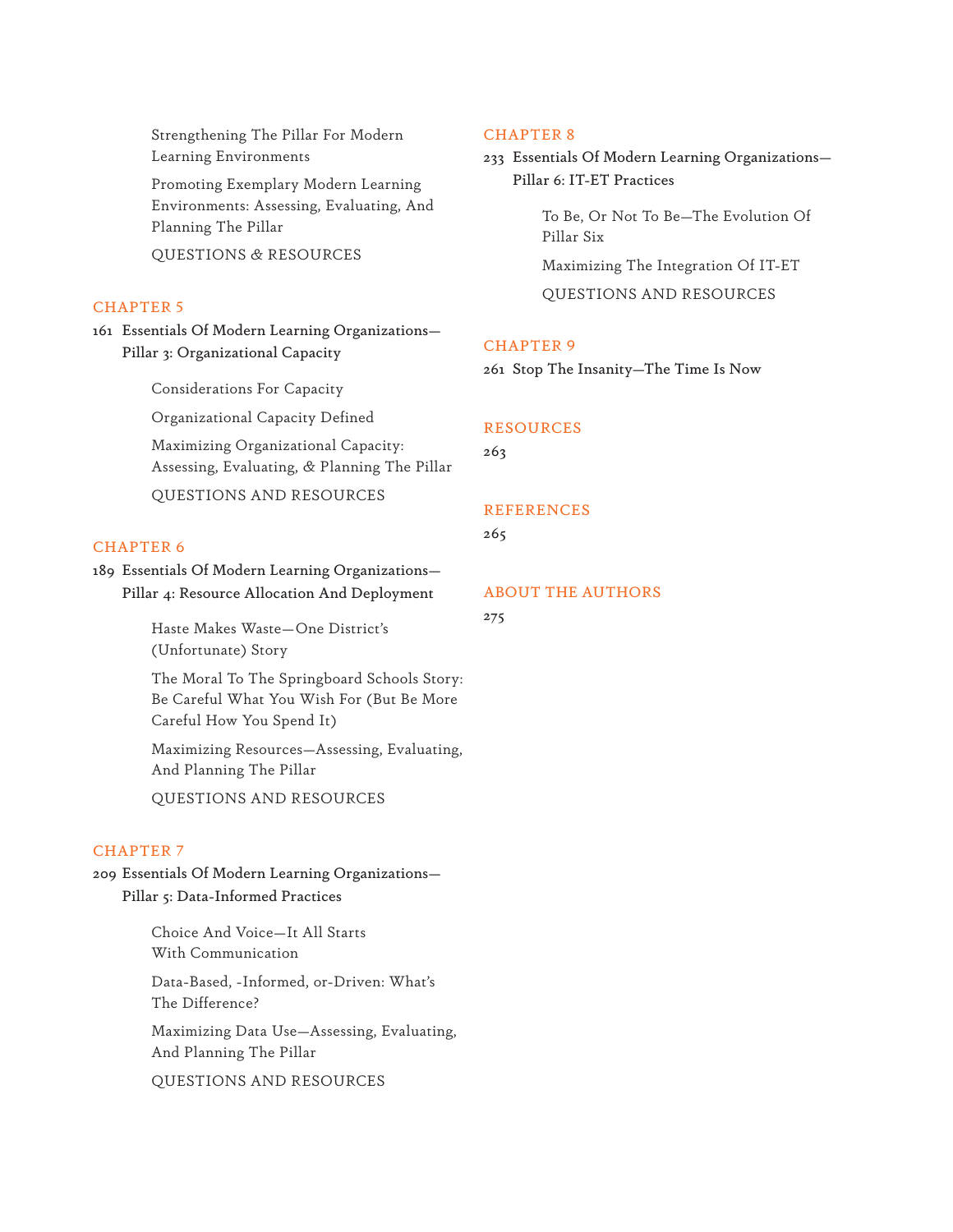#### *Brian's Dedication*

This book is dedicated to my parents, Wendy and John, who taught me to behave, love, forgive, and appreciate the invaluable gift of education; to my family, who appreciate, tolerate and motivate me to persevere, despite the frustrating, disappointing and disheartening moments; and to my many colleagues and partners in education who have walked this extraordinary and uncertain path with me throughout the decades. Keep the faith…don't ever give up.

#### *Glenn's Dedication*

This book is dedicated to my wife and best friend, Darlene, who has supported and encouraged me throughout my entire career. I would also like thank all my students, colleagues, and mentors that I have been blessed to work with over the years.

#### *Nicky's Dedication*

This book is dedicated to my number one fan, biggest and unwavering supporters  $-$  My family. I can always count on them. My family has showed me what it means to love and be loved. There are no words to express my gratitude and thanks to my dad and late mum. To my late husband Mini, who showed me what the true meaning of life is. He was my rock and biggest support system. He has helped make me who I am. My daughter Shona and son Sherwen are the constant in my life. I can totally count on them when life's journey gets tough. They are there on both the good days and bad days. They are always there to protect and defend me and catch my tears on days that I could flood the world. Their warm embrace, reassurance and love is my spiritual support in life. They support me in whatever I do, celebrate my successes and never judge me for who I am.

#### *Ian's Dedication*

I dedicate this book to my family and many friends. A special feeling of gratitude to my loving parents, Arthur and Margaret whose words of encouragement, love, and support ring in my ears; and to my sisters Ann and Cathy, and my brother John, who are very special to me. I also dedicate this book to my many friends who have supported me throughout the years.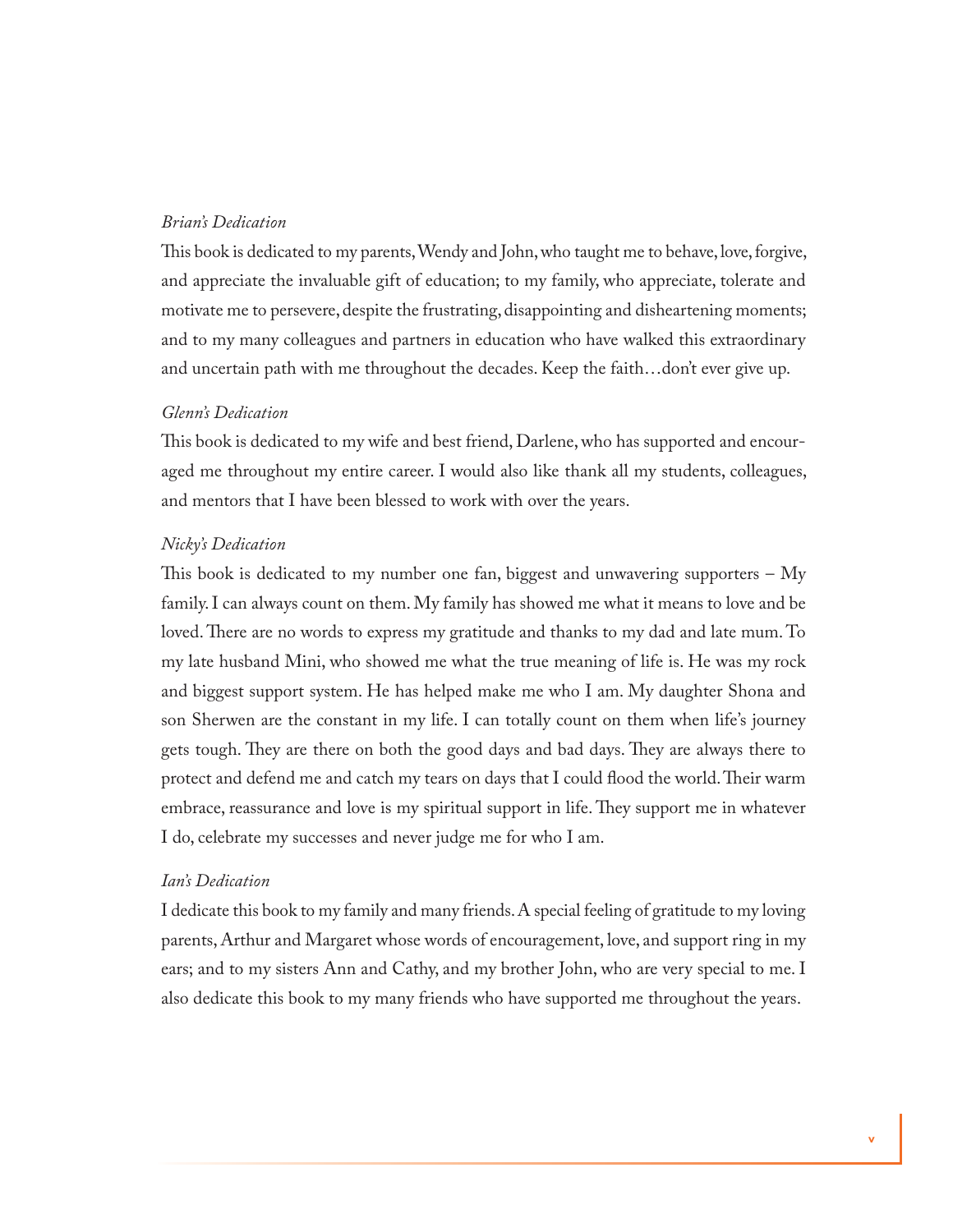### SECTION 6

## The Attributes Of The Modern Learner

Revolutions destroy the perfect and then they enable the impossible. Seth Godin

We hear comments all the time from politicians and industry representatives about the importance of individualism, autonomy, and initiative. We admire creativity, ingenuity, and resourcefulness. We praise the self-made individual, the independent thinker, the school dropouts who make good. We know that capitalizing on individual skills and differences is essential for successful adaptation to disruptive change. But in the same breath, education continues to cling to a curriculum from another century that's designed to standardize learning. It's a system that marginalizes and diminishes those who do not buy into the traditional ways of doing things.

What we have done is taken this Industrial Age mindset behind the design of the traditional classroom and traditional learning and carried it forward into the 21st century. The current Industrial Age model for teaching, learning, and assessment works well if what you need is 25% of students with skills and 75% who are unskilled and simply expected to follow instructions. The problem is that this is not the reality of today's world and workplace.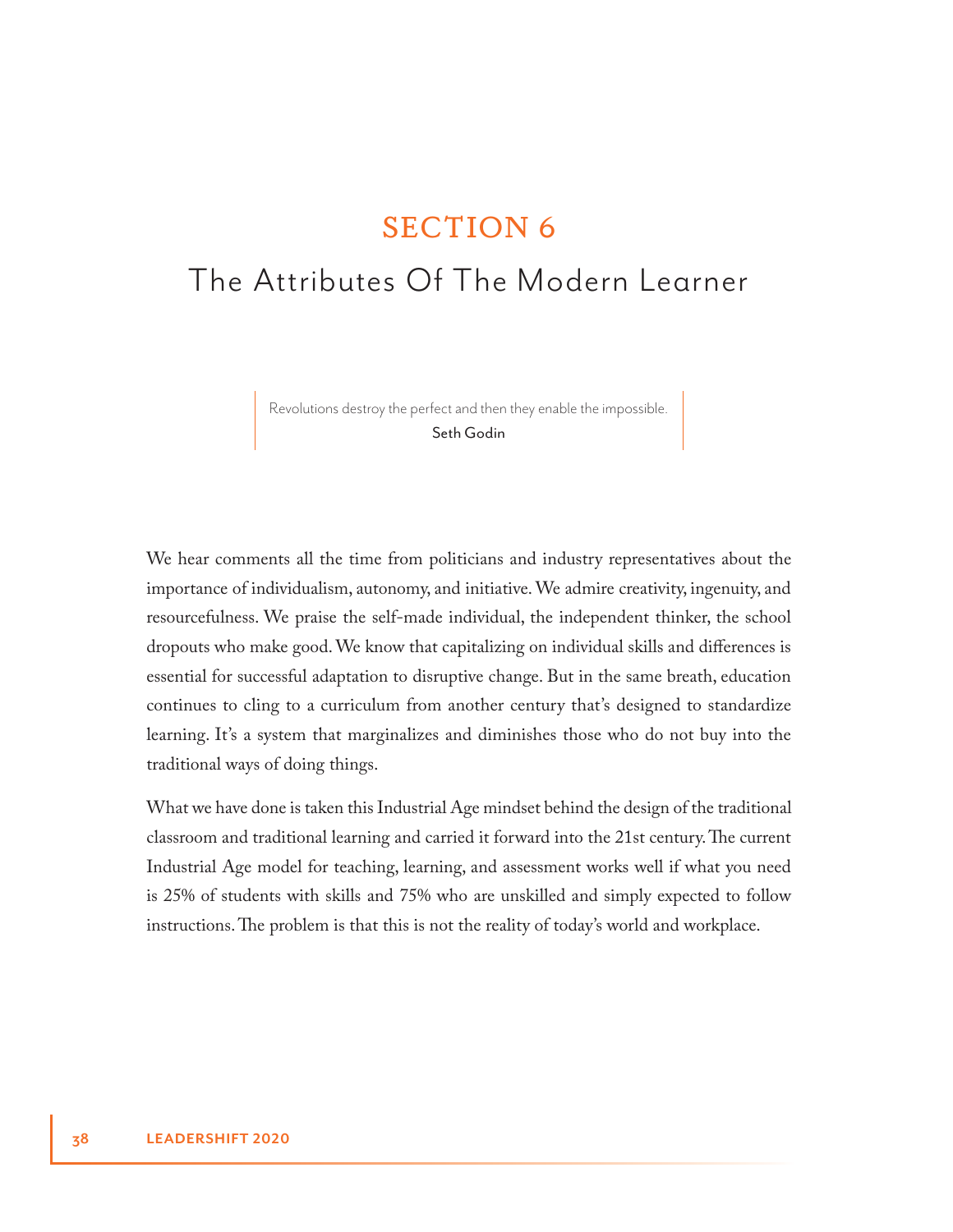#### NEW SKILL SETS FOR MODERN TIMES

Our position is that we need to start concentrating on cultivating in all of our students the essential skills, knowledge, and habits of mind necessary to survive and thrive in the modern world. We must do this, and we must do this now. The gap between the learning that our students currently do, and what's required to survive in the modern world grows more extensive and more profound every day. To put it bluntly, if we continue down our current path, we will be educating both our youth and our nation into unemployment—or—underemployment.

Continuing to operate on educational assumptions that were developed more than 100 years ago is an absolute recipe for disaster for our students, our world, and our economy. Today, we have a system that churns out students who might be able to excel in standardized exams, but who are poorly equipped to take on the jobs and world of the future. As a result, unemployment and underemployment have become pervasive (Smith & Anderson, 2014).

Our students are graduating into the modern world equipped with skills that are targeted for a different time. Many of them are entering the 21st-century economy with 20th-century skills.

As David Warlick (2006) once stated, *"*No generation of students in history has been so thoroughly prepared for the 20th century as the current generation*"* (para. 16).

It has been over 10 years since Warlick (2006) offered this bold claim and, unfortunately, it remains to resonate.

> E-RESOURCE 6: The Future of Jobs Report (World Economic Forum, 2018) http://bit.ly/wef\_jobs2018



**CHAPTER 1 39**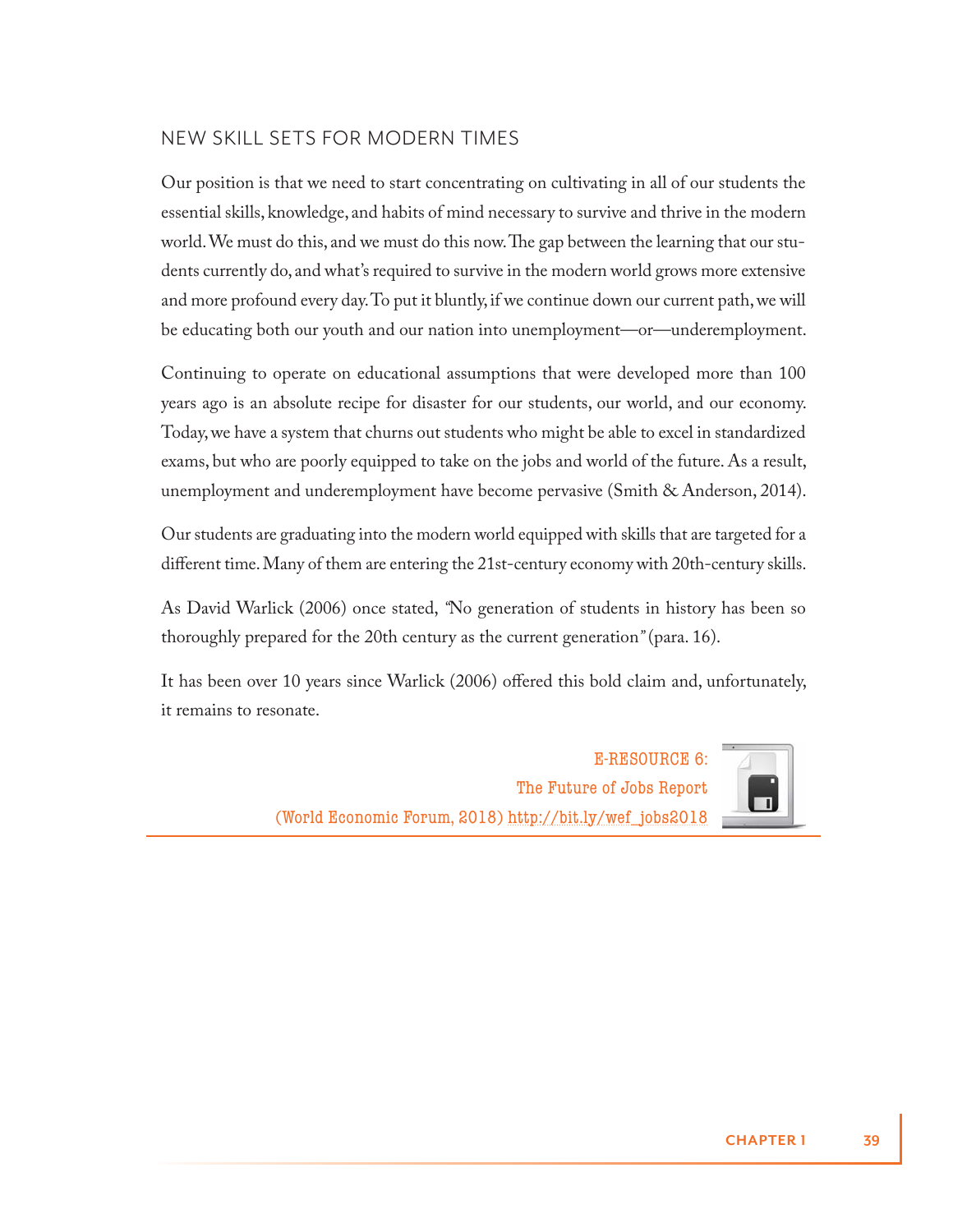Consider these key findings highlighted in the World Economic Forum's (2018), "The Future of Jobs Report 2018," describing concerns of the growing trend of skills instability across the global workforce:

- **Growing skills instability:** Given the wave of new technologies and trends disrupting business models and the changing division of labour between workers and machines transforming current job profiles, the vast majority of employers surveyed for this report expect that, by 2022, the skills required to perform most jobs will have shifted significantly. Global average skills stability—the proportion of core skills required to perform a job that will remain the same—is expected to be about 58%, meaning an average shift of 42% in required workforce skills over the 2018–2022 period. (p. viii)
- **A reskilling imperative:** By 2022, no less than 54% of all employees will require significant re- and upskilling. Of these, about 35% are expected to require additional training of up to six months, nine percent will require reskilling lasting 6 to 12 months, while 10% will require additional skills training of more than a year. Skills continuing to grow in prominence by 2022 include analytical thinking and innovation as well as active learning and learning strategies. Sharply increasing importance of skills such as technology design and programming highlights the growing demand for various forms of technology competency identified by employers surveyed for this report. Proficiency in new technologies is only one part of the 2022 skills equation, however, as "human" skills such as creativity, originality and initiative, critical thinking, persuasion and negotiation will likewise retain or increase their value, as will attention to detail, resilience, flexibility and complex problem-solving. Emotional intelligence, leadership and social influence as well as service orientation also see an outsized increase in demand relative to their current prominence. (p. ix)

#### SHORT-LIFE VERSUS LONG-LIFE SKILLS

Historically, the focus of schools has primarily been on short-life skills. These are the skills related to the memorization of specific content or learning how to use discrete procedures. Today, we live in an educational world that's driven by content standards, learning objectives, curriculum, texts, and pacing guides. We have a worksheet culture—we have high-stakes, standardized tests, benchmark exams, and tests that drive instruction. All of these are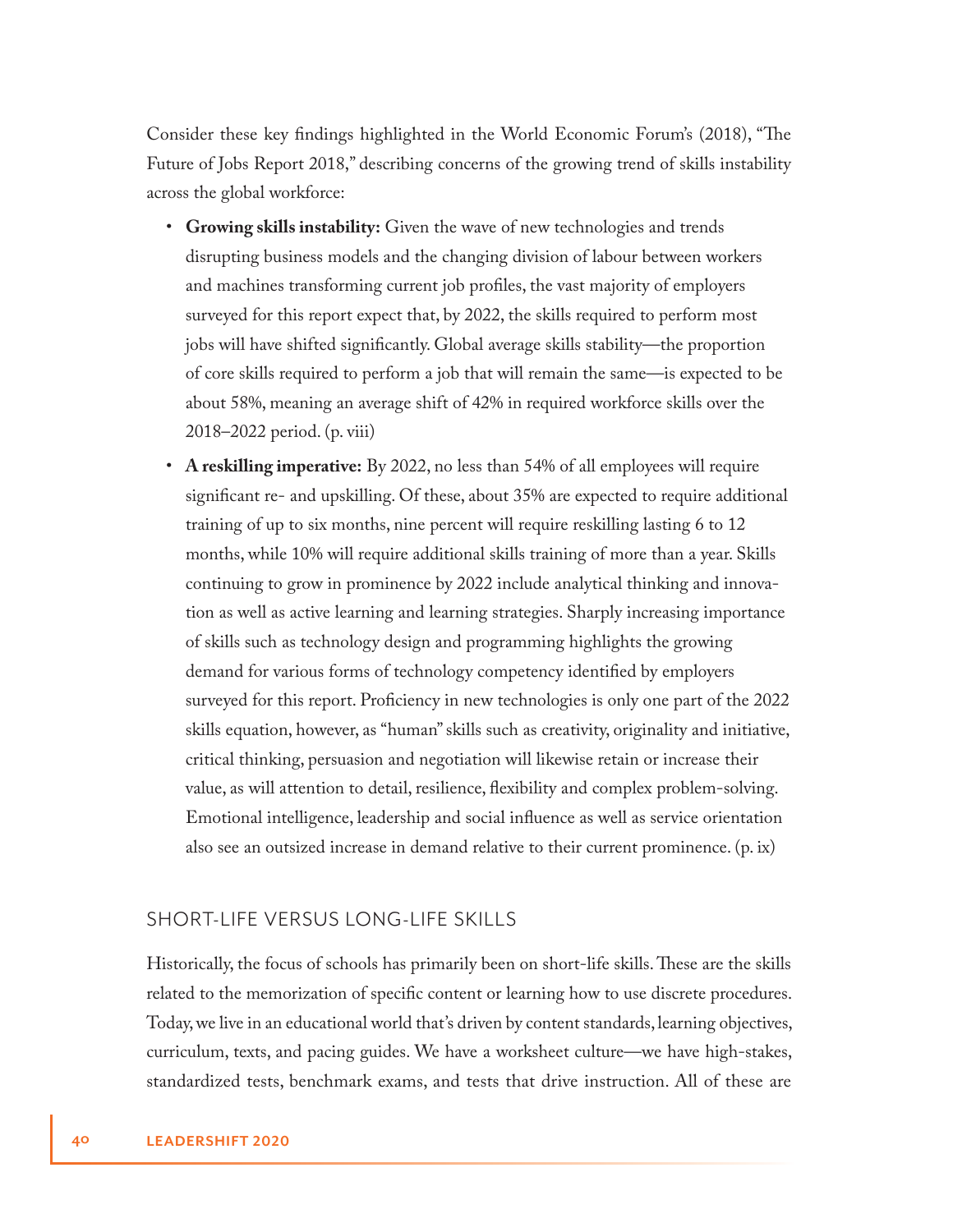short-life skills. These are skills that quickly cease to be relevant, mainly when you live in an age of disruptive innovation and hyperinformation.

Today, in both life and the workplace, there's far more demand for long-life skills. Long-life skills are the modern learning skills that are valid now and will remain valid 50 years from now when the students we have today are retiring from their careers. Long-life skills have no expiration date. Long-life skills will be as useful 30 years from now as they are today.



We will more carefully examine modern learning skills in Sections 9 and 10 of this chapter.

**(U.S. Department of Education, Office of Elementary and Secondary Education as cited in NCES, 2019, Fig. 1)**

It's our observation that many students today have disengaged from school and have either dropped out physically or mentally. According to the National Center for Education Statistics (NCES, 2019), "in school year 2016–17, the adjusted cohort graduation rate (ACGR) for public high school students was 85%, the highest it has been since the rate was first measured in 2010–11. Asian/Pacific Islander students had the highest ACGR (91%), followed by White (89%), Hispanic (80%), Black (78%), and American Indian/Alaska Native (72%) students " (para. 1).

Although the numbers have improved slightly in the past 10 years, in the US and Canada, there are still places where 10, 20, 30, or as many as 50% of students drop out before they complete high school—and for some people, that's alright. Even if those aren't your kids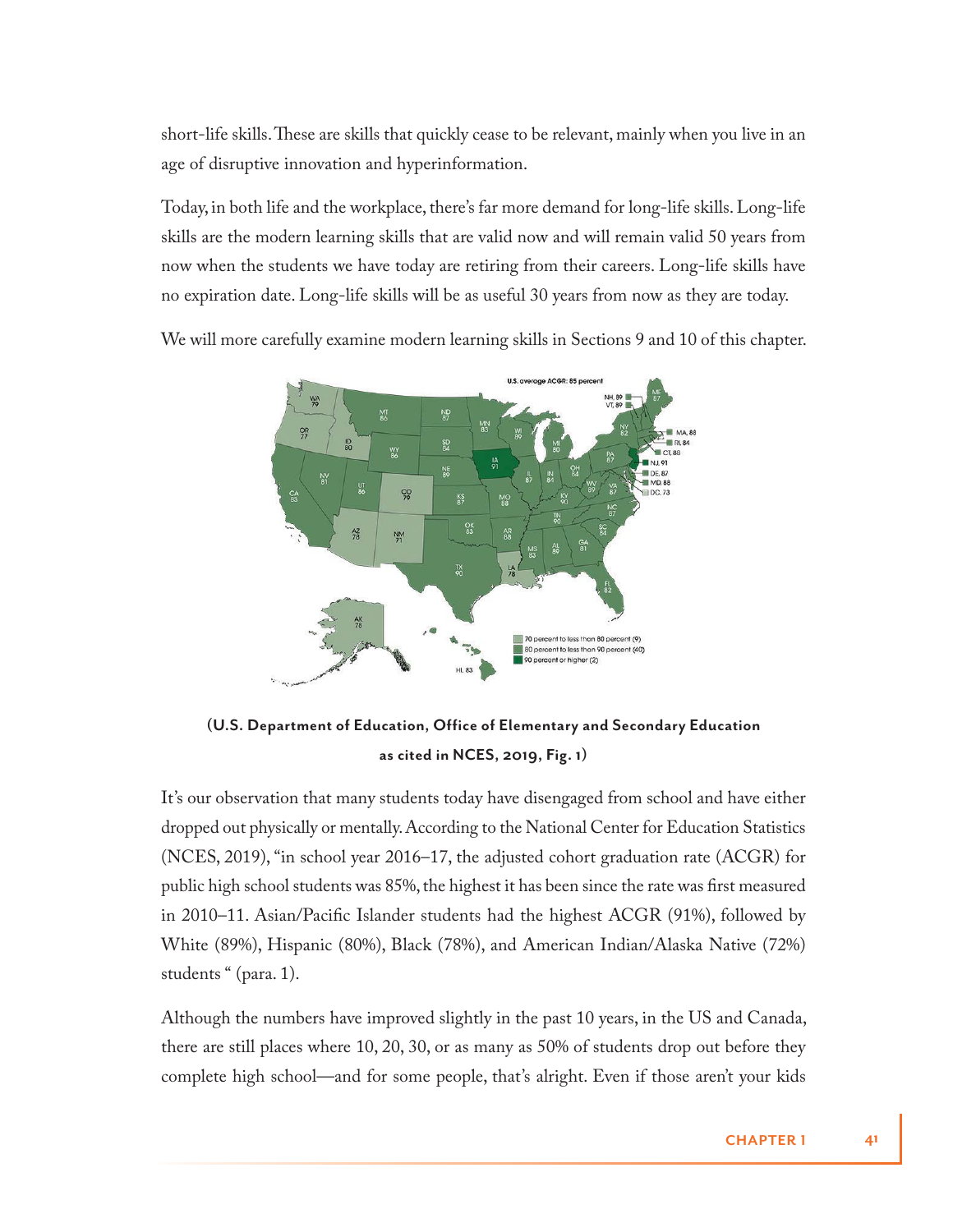that are dropping out, it's not okay. If we ran a business and 10, 20, 30 or as many as 50% of our products were defective, we wouldn't stay in business very long.

And let us be very clear—our students are not just dropping out of high school. High dropout rates also apply to the students we see as our successes—the ones who go on to enter universities. In fact, in some cases, dropout rates from post-secondary institutions are as bad, if not worse, than dropout rates from high schools. Nearly 20% of our first-time, full-time degree-seeking undergraduate students who enrolled in four-year degree-granting institutions in fall 2016, left school before completing their degrees. Even worse, nearly 40% of their counterparts at two-year degree-granting institutions left school before completing their degrees (NCES, 2019).

And, those who do earn their degrees are taking longer. According to NCES (2019), the six-year graduation rate (150% graduation rate) in 2016 was 60% for first-time, full-time undergraduate students who began their pursuit of a bachelor's degree at a four-year degreegranting institution in fall 2010. Less than half (41%) of these students received their degree within four years. What's wrong with this picture?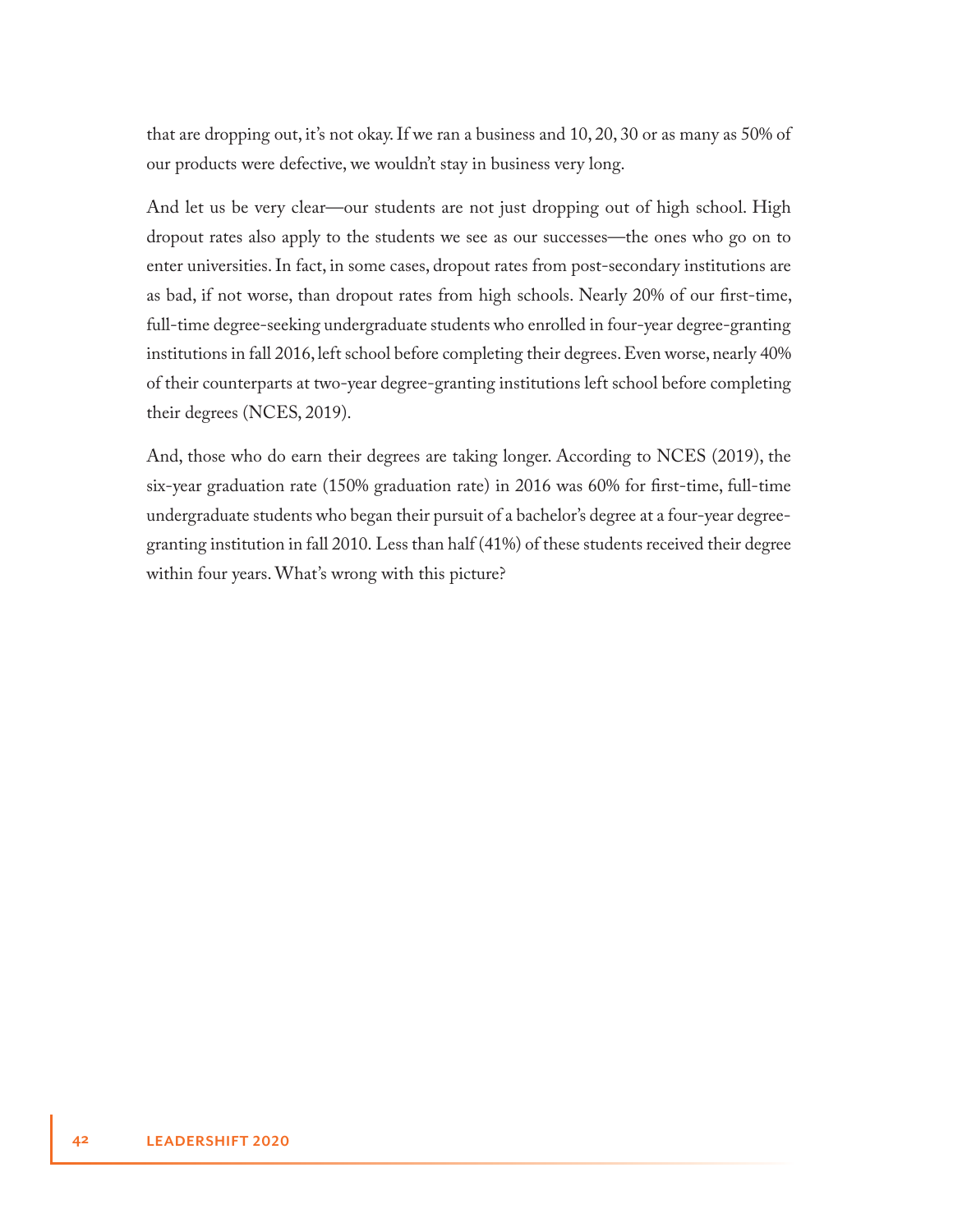## SECTION 9

## Leading The Shift: What Are The New Basics?

The skills that our students will need to thrive in our 21st century global economy are vastly different than that of the Industrial Age—an age for which our schools were built.



We often wonder about the talents we would have possessed had we been schooled differently. What do we mean by differently? Perhaps it's best to describe differently by, first, examining what we believe to be the essential competencies that we need to thrive in life and work in modern times. Helping students prepare for living, working, and learning in the contemporary world is the most significant challenge. A globalized economy, emerging technologies, a changing workforce, and the new digital lifestyle have created a sense of urgency for the need to develop the "new basics"—essential skills, knowledge, and habits of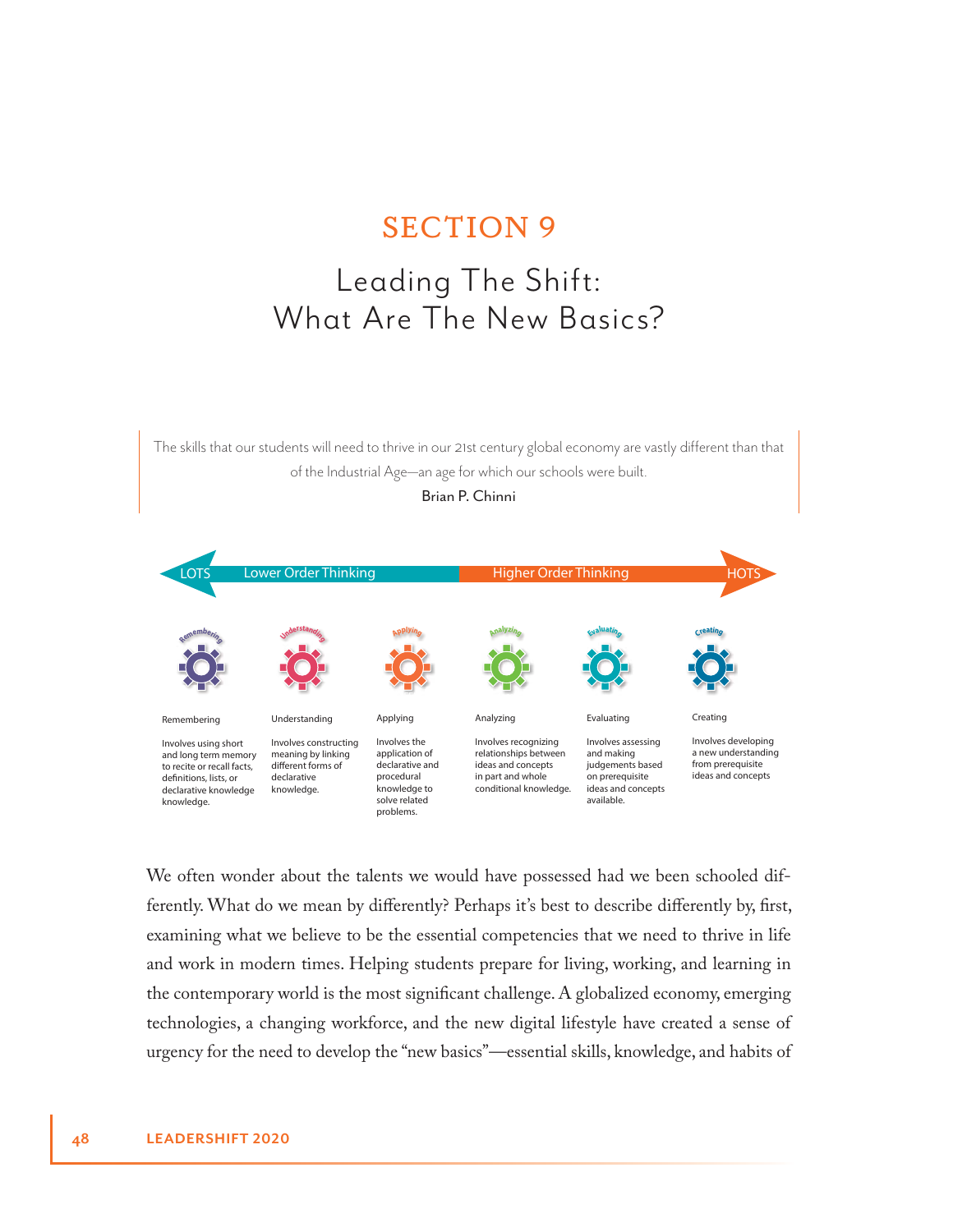mind required for all students to succeed. Collectively, these abilities have been described as "21st-century skills," "HOTS" (higher order thinking skills), the "21st-century fluencies," the "new basics," and "modern learning skills." For this resource, we will refer to them as modern learning skills.

The domains of learning are organized into the cognitive domain (knowledge), psychomotor domain (skills) and affective domain (attitudes). These categorizations are explained through the Taxonomy of Learning Domains developed by:

- Benjamin Bloom (Cognitive Domain) (1956)
- Lorin Anderson and David Krathwohl (Affective Domain) (2000)
- Anita Harrow (Psychomotor Domain) (1972)



#### WHAT ARE MODERN LEARNING SKILLS?

There are any number of definitions for modern learning. In this section, we attempt to summarize examples developed by organizations from around the world that are identified as essential skills for modern learning.

For example, the University of Melbourne's Assessment and Teaching of 21st Century Skills (AT21SC) consortium describes modern learning skills using the following categories:

- Ways of Thinking: creativity and innovation, critical thinking, problem solving, decision making, and learning to learn (metacognition)
- Ways of Working: communication and teamwork
- Tools for Working: general knowledge and information communication technology
- Living in the World: citizenship, life and career, and personal and social responsibility, including cultural awareness and competence (Saavedra, A. R., and Opfer, V. D., 2012).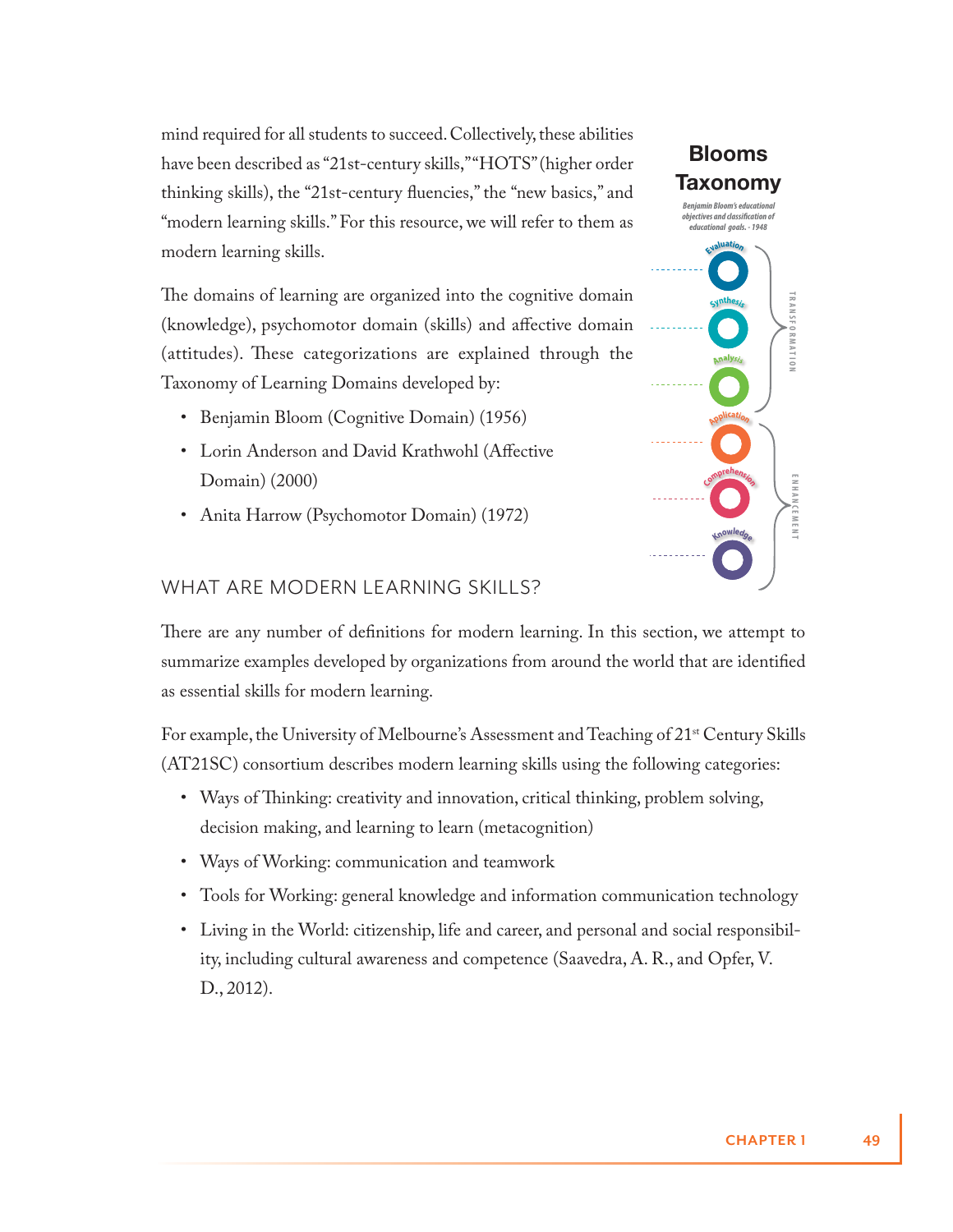

#### THE GLOBAL ACHIEVEMENT GAP

In their 2015 book, *Most Likely to Succeed,* authors Tony Wagner and Ted Dintersmith identified seven essential skills that students require to be adequately prepared for modern life, work, and citizenship. They were:

- 1. Critical thinking and problem-solving
- 2. Collaboration and leadership
- 3. Agility and adaptability
- 4. Initiative and entrepreneurialism
- 5. Effective oral and written communication
- 6. Accessing and analyzing information
- 7. Curiosity and imagination

#### THE ASIA SOCIETY

The Asia Society (http://asiasociety.org/), a global non-profit organization and a leading force in forging closer ties between Asia and the West through arts, education, policy, and business outreach, specifies global competence as the core capacity students need for the 21st century and defines it as "the capacity and disposition to understand and act on issues of global significance" (Asia Society, n.d.).

According to the Asia Society (n.d.), globally competent students do the following:

- 1. Investigate the world beyond their immediate environment.
- 2. Recognize perspectives: others' and their own.
- 3. Communicate ideas effectively with diverse audiences.
- 4. Take action to improve conditions.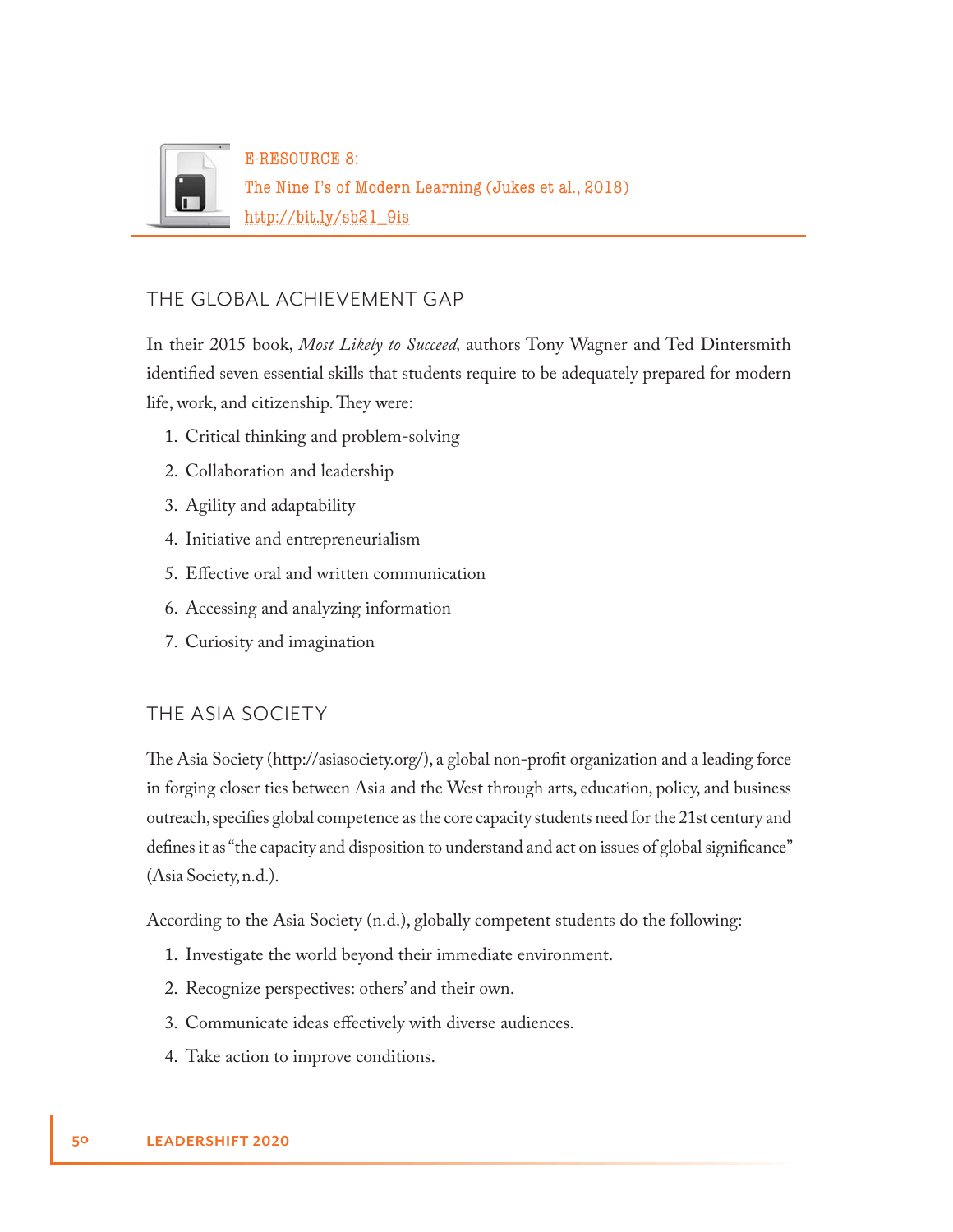

These and other definitions of modern learning are cross-disciplinary and reflect the new skills needed to live in complex and ever-changing modern times. The challenge is that most curricula—and, therefore, classrooms—do not adequately address many of the skills identified above. Regardless of which of these skill sets mentioned above you prefer to embrace, they all typically comprise similar sorts of complex thinking, learning, and communication skills, all of which are much more challenging to teach and learn than the more popular traditional skill sets that emphasize memorization and rote learning. However we may choose to describe them, they are essential for modern learning.

The critical point to understand is that regardless of what definition you use to describe modern learning, the essential skills are not taught as separate subjects or in isolation from the curriculum. Learning works best when it's attached horizontally (learning connected to something that we're currently working on) as opposed to learning that's connected vertically (learning attached to something that we will potentially need or use in the future). Though both horizontal and vertical learning are essential, it's important to consciously understand which type of information is being introduced so that we can be realistic about the amount of retention that must take place.

Research has repeatedly shown that effective learners relate existing knowledge to new information. Architect and graphic designer Richard Saul Wurman called this "Velcro learning" (1989, p.132). He suggested that information without context, interest, and relevance was like using only one side of a piece of Velcro—it doesn't stick. However, when relevant connections are made between experience and new information, long-term learning sticks.

This doesn't prevent us from valuing or focusing on both types of information simultaneously, as it's essential to balance what we need to know now with what we may need to know in the future. As learners, we must understand that the effort required to retain horizontal versus vertical information demands a different level of focus and commitment.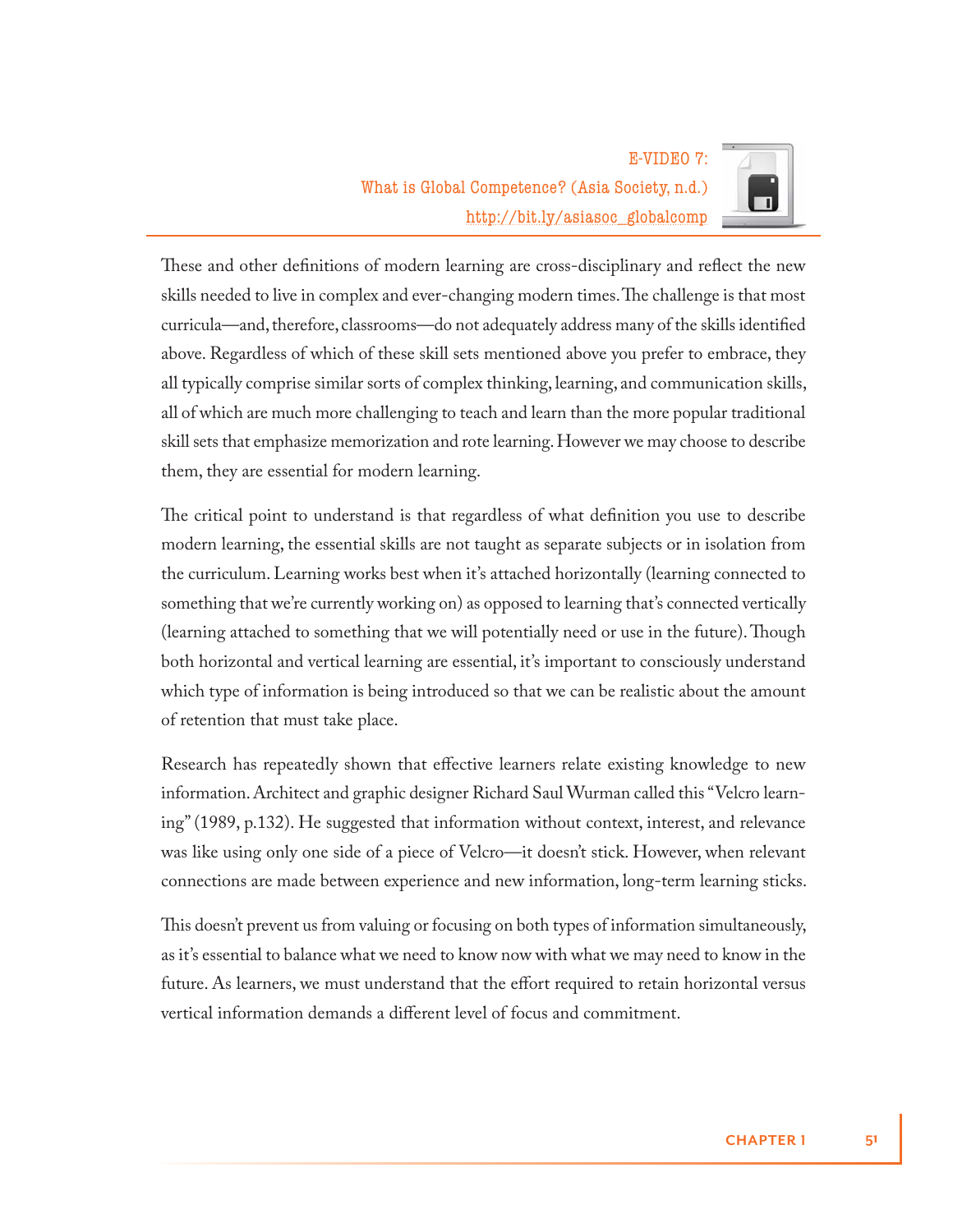## SECTION 10 How Do We Have It All?

Lead me, follow me, or get out of my way. General George Patton

How do we both address the short-term goals of preparing students for the tests while at the same time addressing the long-term goals of preparing them for life? How do we address the need for our students to learn the traditional content as well as the essential skills for modern learning? To thrive in a rapidly evolving, technology-mediated world, students must not only possess strong skills in areas such as language arts, mathematics, and science, but they must also be adept at skills such as critical thinking, problem-solving, persistence, collaboration, and curiosity. For this discussion, we will use the World Education Forum (WEF-USA) skills and categories to best capture what we believe to be the "new basics": the essential competencies for life and work in modern times.

In 2015, to uncover the skills that meet the needs of the marketplace, the World Economic Forum USA published their *New Vision for Education* report.



#### E-RESOURCE 9:

New Vision for Education: Unlocking the Potential of Technology (World Economic Forum, 2015) http://bit.ly/wef\_newvision2015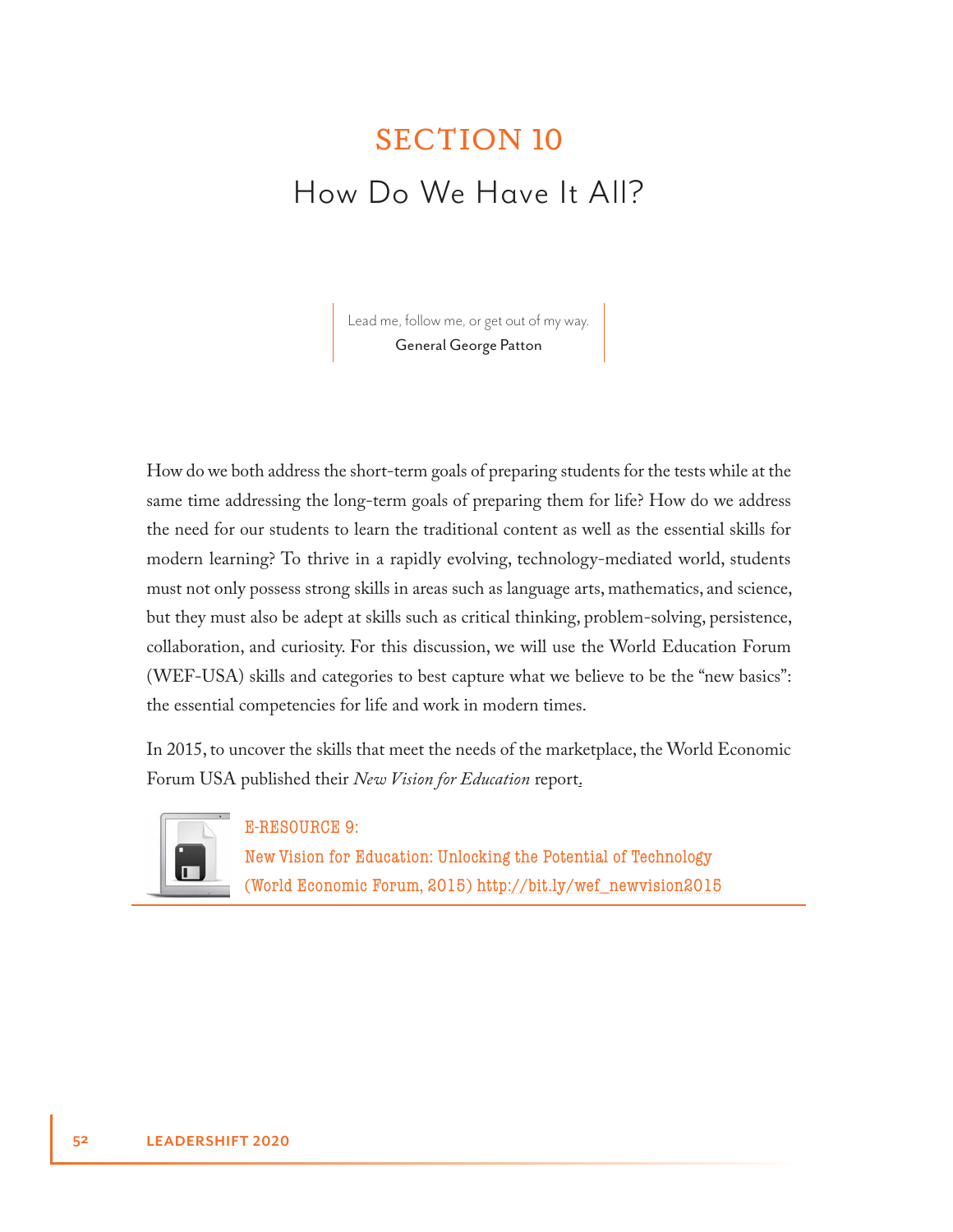They first conducted a meta-analysis of research about modern learning skills in primary and secondary education and then distilled the research into 16 skills in three broad categories:

1. Foundational Literacies

Foundational literacies represent how students apply core skills to everyday tasks. These skills serve as the base upon which students need to build more advanced and equally important competencies and character qualities. This category includes not only the globally assessed skills of literacy and numeracy, but also scientific literacy, information communication technology (ICT) literacy, financial literacy, and cultural and civic literacy. Acquisition of these skills has been the traditional focus of education around the world. Historically, being able to understand written texts and quantitative relationships was sufficient for entry into the workforce. Now, these skills represent just the starting point on the path towards mastering 21st-century skills.

2. Competencies

Competencies describe how students approach complex challenges. For example, critical thinking is the ability to identify, analyze, and evaluate situations, ideas, and information to formulate responses to problems. Creativity is the ability to imagine and devise innovative new ways of addressing issues, answering questions, or expressing meaning through the application, synthesis, or repurposing of knowledge. Communication and collaboration involve working in coordination with others to convey information or tackle problems. Competencies such as these are essential to the 21st-century workforce, where being able to critically evaluate and communicate knowledge, as well as work well with a team, has become the norm.

3. Character Qualities

Character qualities describe how students approach their changing environment. Amid rapidly changing markets, character qualities such as persistence and adaptability ensure greater resilience and success in the face of obstacles. Curiosity and initiative serve as starting points for discovering new concepts and ideas. Leadership and social and cultural awareness involve effective interactions with others in socially, ethically, and culturally appropriate ways. (World Economic Forum, 2015, p. 2-3).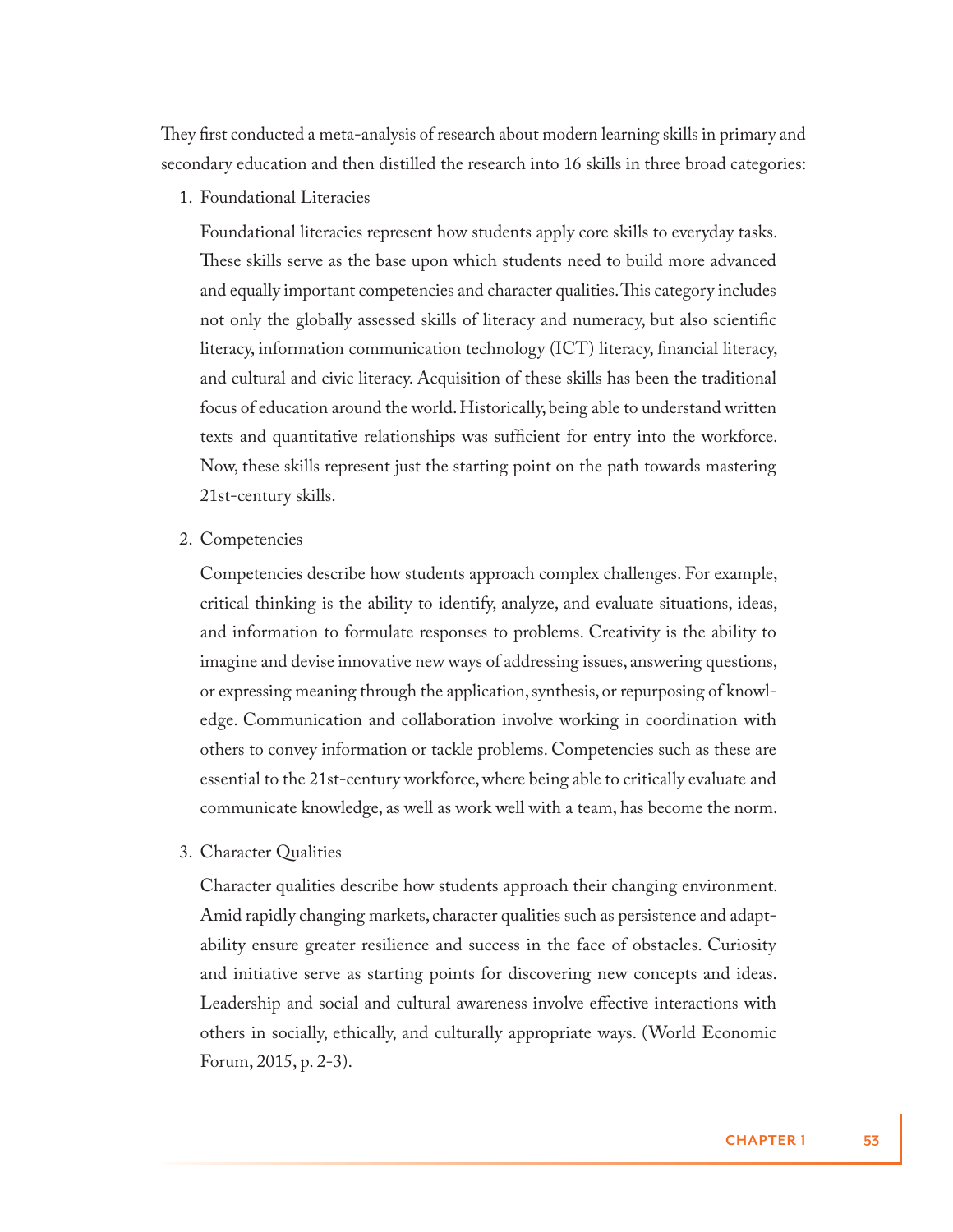Graphically, the sixteen 21st century skills in three broad categories are represented this way:

|                            | Skill                                 | Definition                                                                                                                                                                             |
|----------------------------|---------------------------------------|----------------------------------------------------------------------------------------------------------------------------------------------------------------------------------------|
| Foundational literacies    | Literacy                              | Ability to read, understand and use written language                                                                                                                                   |
|                            | <b>Numeracy</b>                       | Ability to use numbers and other symbols to understand and express quantitative relationships                                                                                          |
|                            | <b>Scientific</b><br>literacy         | Ability to use scientific knowledge and principles to understand one's environment and<br>test hypotheses                                                                              |
|                            | <b>ICT</b><br>literacy                | Ability to use and create technology-based content, including finding and sharing information,<br>answering questions, interacting with other people and computer programming          |
|                            | Financial<br>literacy                 | Ability to understand and apply conceptual and numerical aspects of finance in practice                                                                                                |
|                            | <b>Cultural and</b><br>civic literacy | Ability to understand, appreciate, analyse and apply knowledge of the humanities                                                                                                       |
| Competencies               | Critical thinking/<br>problem-solving | Ability to identify, analyse and evaluate situations, ideas and information to formulate responses<br>and solutions                                                                    |
|                            | <b>Creativity</b>                     | Ability to imagine and devise new, innovative ways of addressing problems, answering questions<br>or expressing meaning through the application, synthesis or repurposing of knowledge |
|                            | Communication                         | Ability to listen to, understand, convey and contextualize information through verbal, nonverbal,<br>visual and written means                                                          |
|                            | Collaboration                         | Ability to work in a team towards a common goal, including the ability to prevent and manage conflict                                                                                  |
| <b>Character qualities</b> | <b>Curiosity</b>                      | Ability and desire to ask questions and to demonstrate open-mindedness and inquisitiveness                                                                                             |
|                            | Initiative                            | Ability and desire to proactively undertake a new task or goal                                                                                                                         |
|                            | Persistence/<br>grit                  | Ability to sustain interest and effort and to persevere to accomplish a task or goal                                                                                                   |
|                            | <b>Adaptability</b>                   | Ability to change plans, methods, opinions or goals in light of new information                                                                                                        |
|                            | Leadership                            | Ability to effectively direct, guide and inspire others to accomplish a common goal                                                                                                    |
|                            | Social and cultural<br>awareness      | Ability to interact with other people in a socially, culturally and ethically appropriate way                                                                                          |



#### E-VIDEO 8:

What Most Schools Don't Teach

(jumboload, 2013) http://bit.ly/jumboload\_22713

Regardless of whether you use the University of Melbourne's Assessment and Teaching of 21st Century Skills (AT21CS) Consortium's skills and categories, Tony Wagner's seven essential skills, the Asia Society's capacities and dispositions for global competence, the WEF-USA's skills and categories, or some other list, the reality is that much has changed in our world since the days of Horace Mann and the one-room schoolhouse. Having examined what we define as essential modern learning skills and why they are critical for our students, our next chapter will explore the attributes of exemplary modern learning organizations to ensure that each of our students leave school equipped with the aforementioned modern learning skills.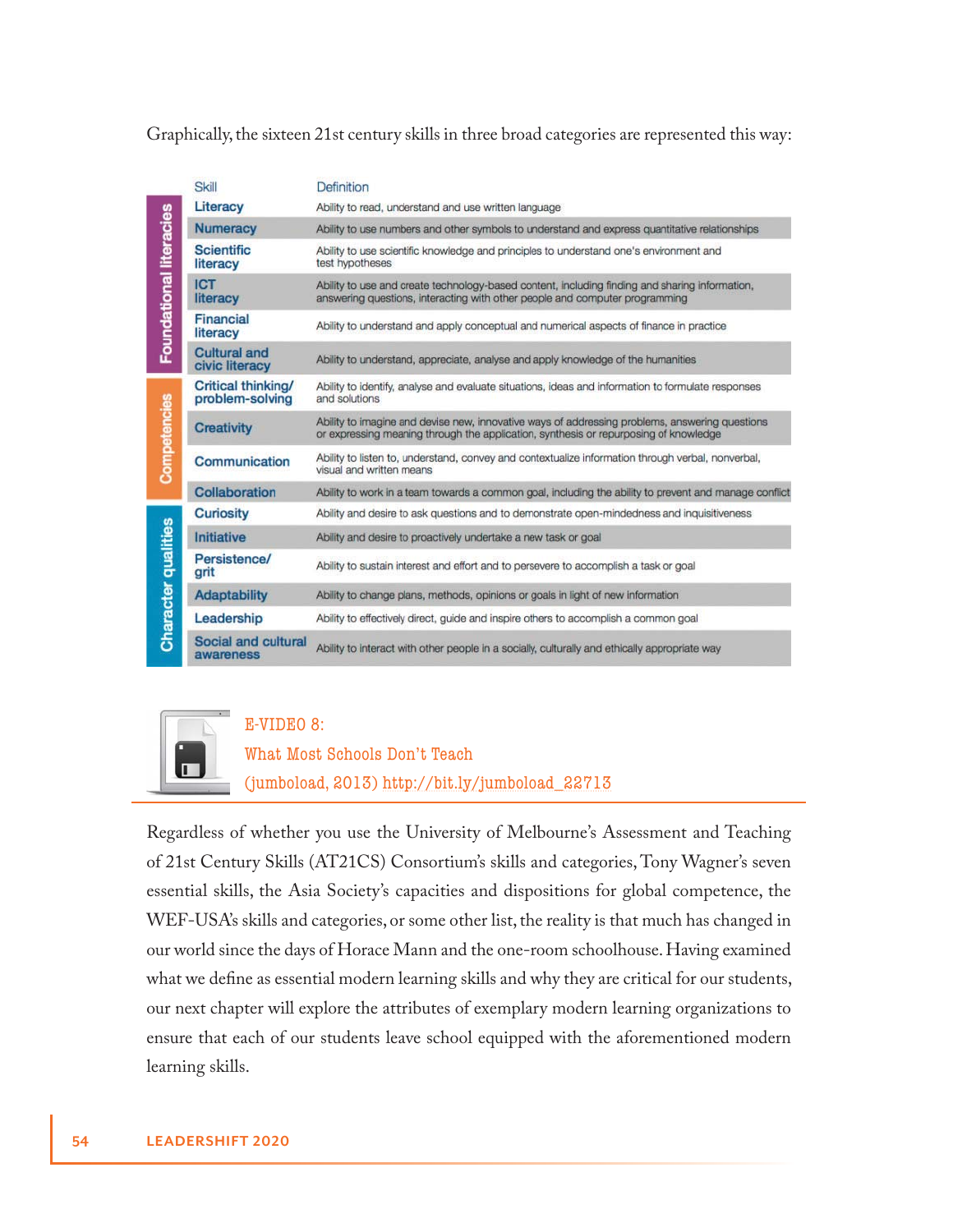## REFERENCES

- Amadeo, K. (2020, January 25). How outsourcing jobs affects the U.S. economy: Seven things you should know about outsourcing. *The Balance*. https://www.thebalance.com/ how-outsourcing-jobs-affects-the-u-s-economy-3306279
- Anderson, L. and Krathwohl, D. R., et al. (2001). *A Taxonomy for learning, teaching, and assessing: A revision of Bloom's Taxonomy of educational objectives.* Boston, MA: Allyn & Bacon.
- Asia Society. (n.d.). *What is Global Competence?* Center for Global Education. https://asiasociety. org/education/what-global-competence
- Benko, C. & Donovan, J. (2016, October). AT&T's talent overhaul. *Harvard Business Review*. https://hbr.org/2016/10/atts-talent-overhaul?utm\_campaign=harvardbiz&utm\_ source=twitter&utm\_med ium=social
- Black, P., McCormick, R., James, M., and Pedder, D. (2006). Learning how to learn and assessment for learning: A theoretical inquiry. *Research Papers in Education, 21*(2), 119-132*.* https:// doi.org/10.1080/02671520600615612
- Blackwell, L. S., Trzesniewski, K. H., & Dweck, C. (2007). Implicit theories of intelligence predict achievement across an adolescent transition: A longitudinal study and an intervention. *Child Development*, *78*(1), 246–263.
- Bloom, B.S., Engelhar, M.D., Furst, E.J., Hil, W.H., Krathwohl, D.R. (1956). *Taxonomy of educational objectives: The classification of educational goals.* Handbook I: Cognitive domain. New York, NY: David McKay Company.
- Bloom's Taxonomy: Learning in Action. (n.d.). Retrieved from https://upload.wikimedia.org/ wikipedia/commons/thumb/2/24/Blooms\_rose.svg/2000px-Blooms\_rose.svg.png
- Boix-Mansilla, V., & Gardner, H. (1997). Of kinds of disciplines and kinds of understanding. *Phi Delta Kappan*, *78*, 381–386.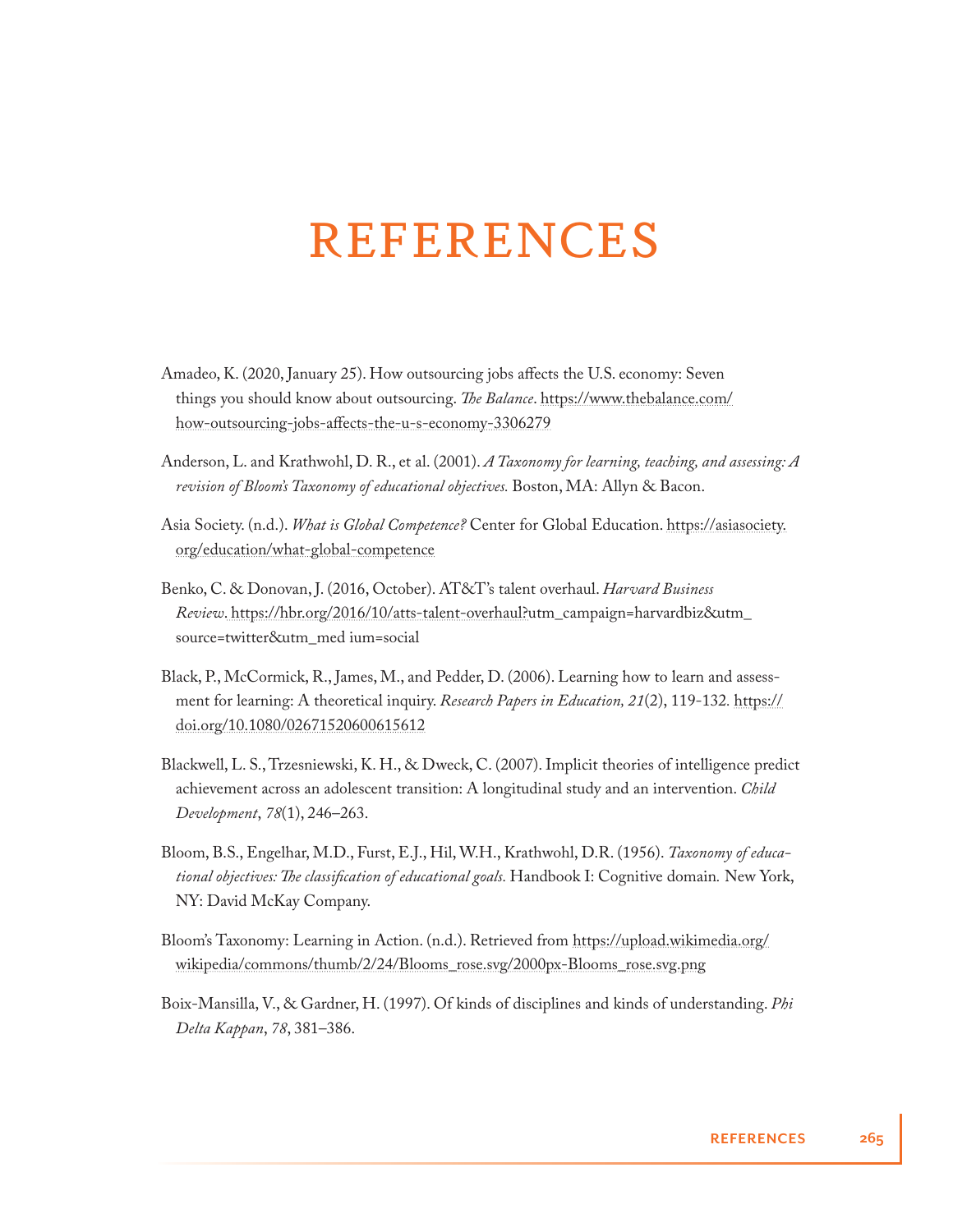- Boix-Mansilla, V. & Jackson, A. (2011). *Educating for global competence: Preparing our youth to engage in the world*. Asia Society.
- CBC News. (2016, August 3). *Robots slowly replacing aging workers in China's Factories.* [Video]. Youtube. https://www.youtube.com/watch?v=MMpaaTYnzTk&feature=youtu.be
- Carter, D. (2016, July 6). Goodbye, linear factory model of schooling: Why learning is irregular*. EdSurge News.* https://www.edsurge.com/ news/2016-07-06-goodbye-linear-factory-model-of-schooling-why-learning-is-irregular
- Chandler, J. & May, C. (n.d.) Rearranging the way we learn. The University of Melbourne. https:// pursuit.unimelb.edu.au/features/rearranging-the-way-we-learn
- Chinni, B., Gamble, J., and Panicucci, R. (2003); *Teaching and learning in the 21<sup>st</sup> century: The Co-5 instructional model*. Montvale, NJ: TMI Press.
- Chinni, B. et al. (2018). *Continuous Improvement Planning Template*. SB 21 Press.
- Christensen, C. M., Horn, M. B., & Johnson, C. W. (2016). *Disrupting class: How disruptive innovation will change the way the world learns* (2nd ed.). McGraw-Hill Professional Publishing.
- Cliatt-Wayman, L. (2015, June 5). How to fix a broken school? Lead fearlessly, love hard. [Video]. Youtube. https://www.youtube.com/watch?v=Xe2nlti47kA&feature=youtu.be
- College Board. (2019, May 31). Results and key takeaways from the national SAT validity study. All Access. https://www.collegeboard.org/membership/all-access/ counseling-admissions-financial-aid-academic/results-and-key-takeaways
- College Board. (2019, September 24). Over 2.2 million students in class of 2019 took SAT, largest group ever. https://www.collegeboard.org/releases/2019/ over-2-2-million-students-class-2019-took-sat-largest-group-ever
- College Board. (n.d.). 2015 College Board program results.https://www.collegeboard.org/ program-results/2015/performance
- Cross City Campaign for Urban School Reform. (2005). *A delicate balance: District policies and classroom practice*. Chicago: Author.
- Csikszentmihalyi, M. (2008). Implications of a systems perspective for the study of creativity. In R. J. Steinberg (Ed.), *Handbook of Creativity* (pp. 313–335). Cambridge University Press.
- Cuban, L. (2013). *Inside the black box of classroom practice: Change without reform in American education*. Harvard Educational Press.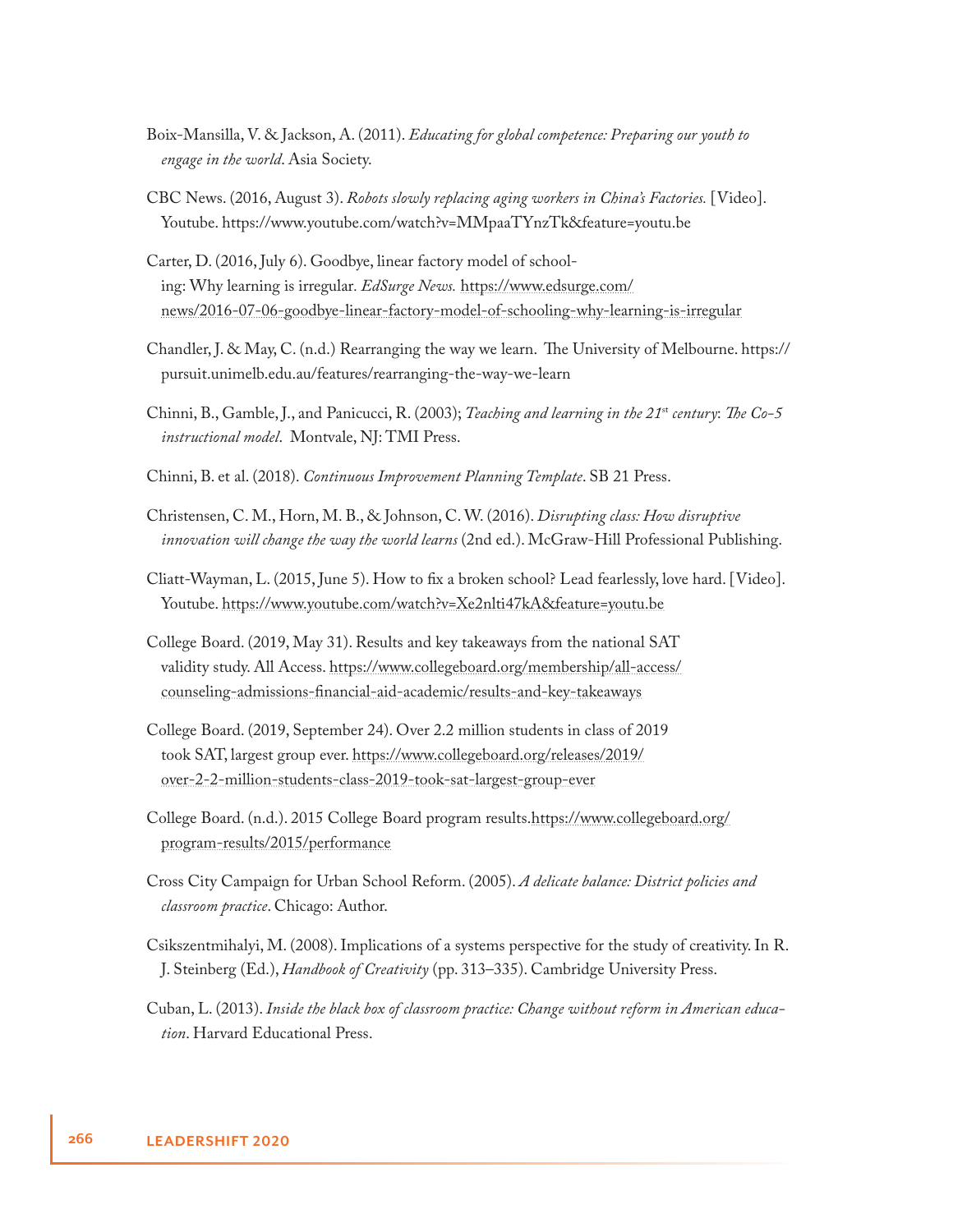- David, J. L. and Cuban, L. (2010). *Cutting through the hype: The essential guide to school reform.* Harvard Education Press .
- Davis, J. (2013, October 15). *A radical way of unleashing a generation of geniuses*. Wired. https:// www.wired.com/2013/10/free-thinkers/
- Dede, C. (2005). Planning for neomillennial learning styles. *EDUCAUSE Quarterly, 28*(1), 7–12.
- Diamandis, P. (2012). *Abundance is our future*. [Video]. TED Conferences. https://www.youtube. com/watch?v=BltRufe5kkI
- DuFour, R. (2004). Schools as learning communities: What's a professional learning community? *Educational Leadership*. http://www.ascd.org/publications/educational-leadership/may04/vol61/ num08/What-Is-a-Professional-Learning-Community%C2%A2.aspx
- Dweck, C. S. (1999). *Self-theories: Their role in motivation, personality, and development*. Psychology Press.
- Edutopia (2012, March 14). *Singapore's 21st century teaching strategies.* [Video]. Youtube*.* https:// www.youtube.com/watch?v=M\_pIK7ghGw4
- epSos.de. (2015, April 20). *Fast industrial robot production line in Europe*. [Video]. Youtube. https:// www.youtube.com/watch?v=d7hwDw7rCuo
- Elmore, R. F. (2004). *School reform from the inside out: Policy, practice, and performance (3rd ed.).* Harvard Educational Publishing Group.
- Elmore, R. F. (2006). *Education leadership as the practice of improvement.* [Audio recording]. Retrieved October 3, 2016, from www.scottmcleod .org/2006UCEAElmore.mp3
- Ericsson. (2012 March 6). *The future of learning* [Video]. Youtube. https://www.youtube.com/watch ?v=quYDkuD4dMU&t=22s&list=PLgAspQV4fadwpW9-LQTs3Faiu3QAvnQkw&index=1
- Ferlazzo, L. (2009, August 26). *Data-driven versus data informed*. Edublogs. https://larryferlazzo. edublogs.org/2009/08/26/data-driven-versus-data-informed/
- Fischer, K. W. (2009). Mind, brain, and education: Building a scientific groundwork for learning and teaching. *Mind, Brain, and Education*, *3*(1), 3–16.
- Flavell, J. H. (1976). Metacognitive aspects of problem solving. In L. B. Resnick (Ed.), *The nature of intelligence* (pp. 231-236). Erlbaum.
- Florida, R. L. (2014). *The rise of the creative class* (Revised ed.). Basic Books.

Fogarty, R., Perkins, D. N. & Barell, J. (1992). *How to teach for transfer*. Skylight Publishing.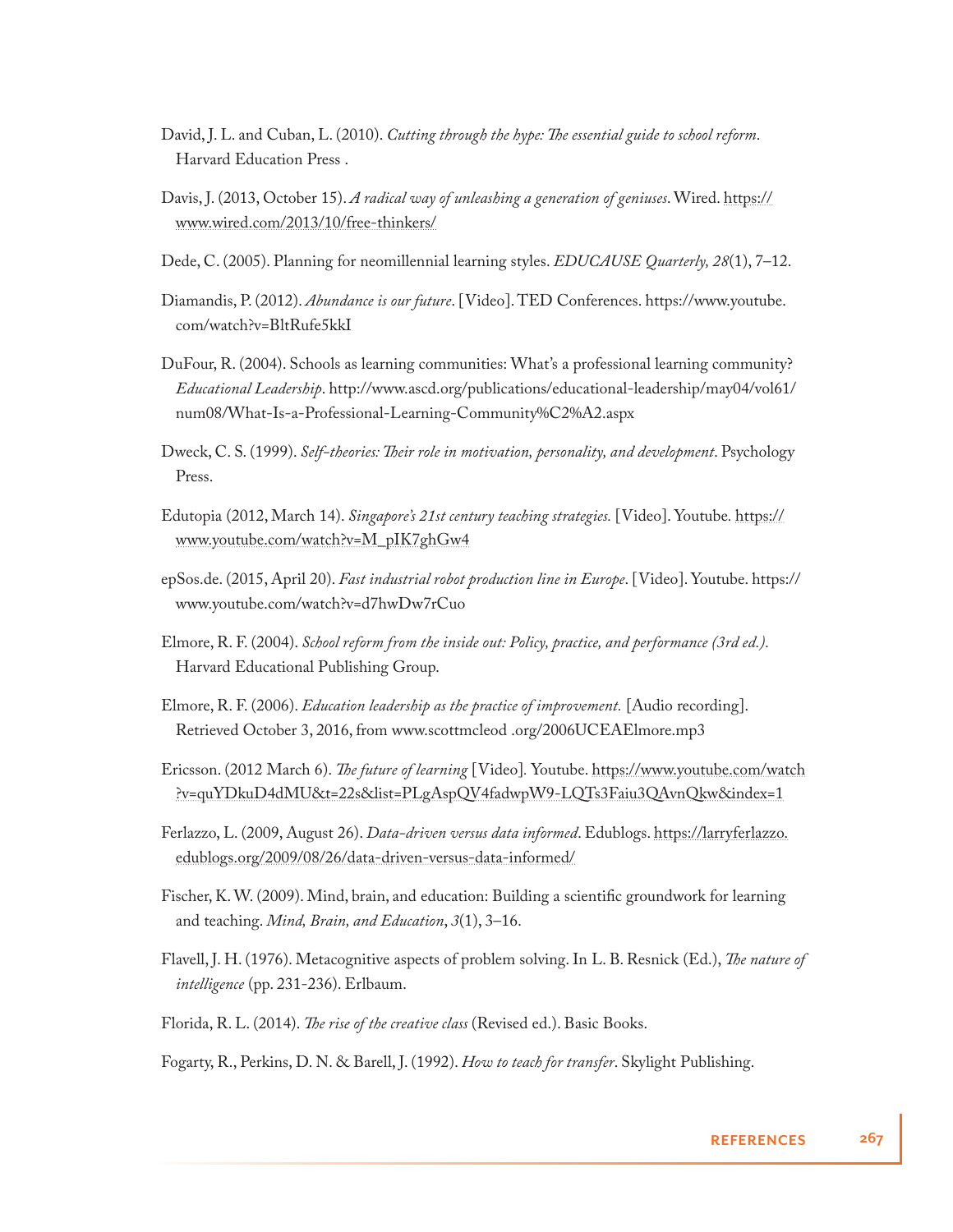- Friedman, T. L. (2019, July 2). Th e biggest threat to America is us*. New York Times.* https://www. nytimes.com/2019/07/02/opinion/america-threat.html
- Friedman, T. L. (2007). *The world is flat: A brief history of the twenty-first century*. Picador/Farrar, Straus and Giroux.
- Fullan, M. (1993, March). Why teachers must become change agents. *Educational Leadership*, *50*(6), 7. http://www.michaelfullan.ca/wp-content/uploads/2016/06/13396031680.pdf
- Fullan, M. (2006, November). *Change theory: A force for school improvement*. Centre for Strategic Education (Australia). http://michaelfullan.ca/wp-content/uploads/2016/06/13396072630.pdf
- Fullan, M., Hill, P., & Crévola, C. (Eds.). (2006). *Breakthrough*. Corwin Press.
- Fullan, M., & Donnelly, K. (2013). *Alive in the swamp: Assessing digital innovation in education.* Nesta. http://michaelfullan.ca/wp-content/uploads/2013/06/13\_Alive\_in\_the\_Swamp.pdf
- Fullan, M. (2013, May 7). ASCD. http://www.wholechildeducation.org/assets/content/mxresources/Fullan13Strat.pdf
- Fullan, M. (2014). *The principal: Three keys to maximizing results*. Josey-Bass (A Wiley Brand)
- Gardner, H. (1993). *Multiple intelligences. The theory in practice*. Basic Books.
- Gardner, H. (1999). *The disciplined mind: Beyond facts and standardized tests, the K-12 education that every child deserves*. Penguin Putnam.
- Great Schools Partnership. (2013, May 15). *Capacity*. In The Glossary of Education Reform. http://edglossary.org/capacity/
- Grotzer, T. A. and Basca, B. B. (2003). How does grasping the underlying causal structures of ecosystems impact students' understanding? *Journal of Biological Education.* http://clic.gse. harvard.edu/files/clic/files/grotzerbellbascajbe.pdf
- Guest, Robert. (2016, January 23). Generation uphill. *The Economist*. http://www.economist.com/ news/special-report/21688591-millennials-are-brainiest-best-educated-generation-ever-yettheir-elders-often
- Harrow, A. J. (1972). *A taxonomy of the psychomotor domain: A guide for developing behavioral objectives*. New York, NY: David McKay Company
- Hess, F. M. (2008, December). The new stupid. *Educational Leadership*, 66(4), 12-17. http://www. ascd.org/publications/educational-leadership/dec08/vol66/num04/The-New-Stupid.aspx
- Hutton, P. (2014). *What if students could control their own learning?.* [Video]. Youtube. http://*bit.ly/ phutton\_tedx112014*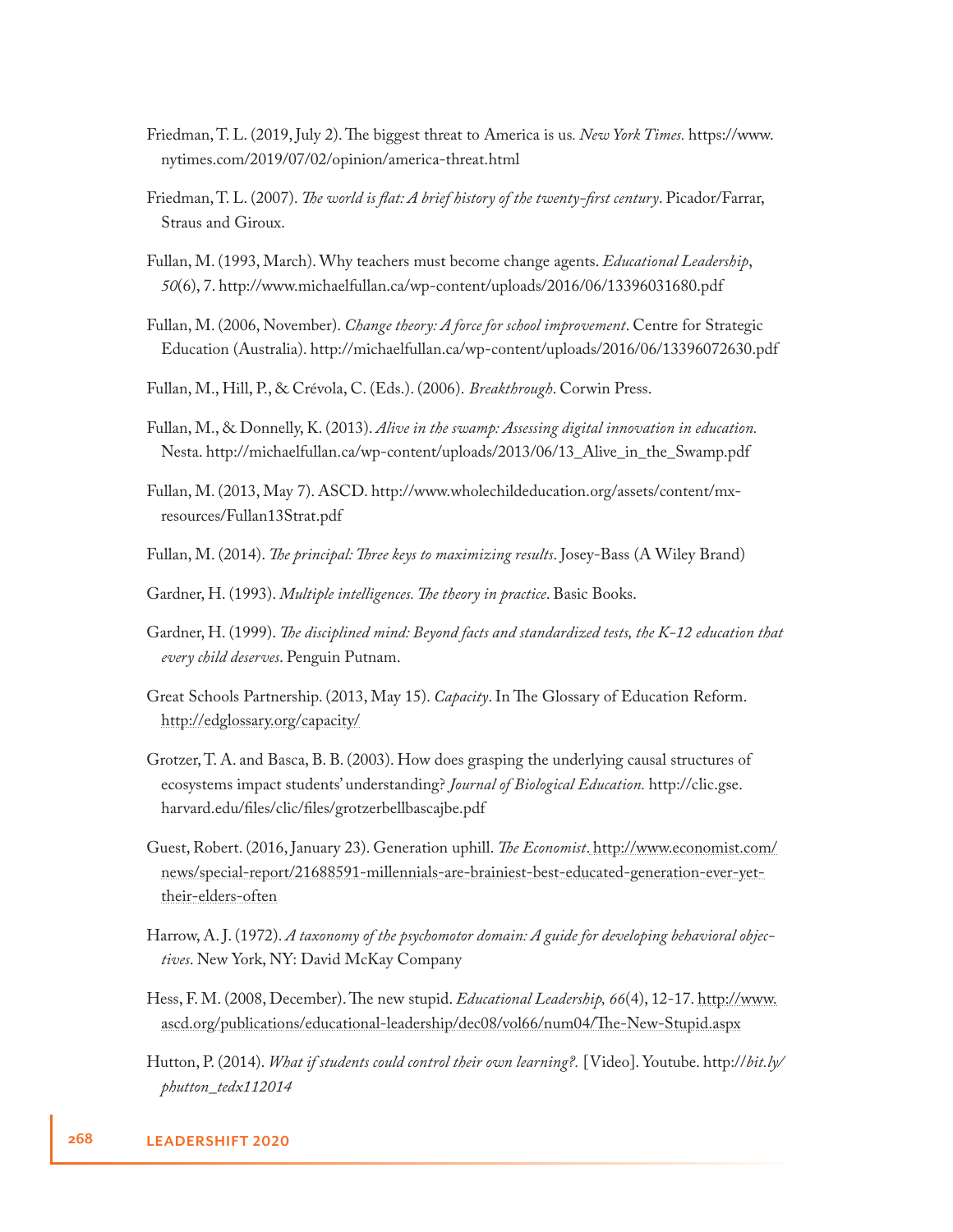- Jukes, I. (2015, September 10). *Education in the age of disruptive innovation*. [Video]. Youtube. https://ww<u>w.youtube.com/watch?v=GiLqUfvKybE&feature=youtu.</u> be&list=PLStfrHNCID2XvIXZs\_BqNXAqTqyxqV\_Oo
- Jukes, I. et al. (2018). *The 9I's of modern learning*. SB21 Press.
- InklingHQ (2011, December 16). *Inkling—A textbook case of innovation*. [Video]. Youtube. https:// youtu.be/m\_f7G921RY4?list=PLStfrHNCID2UKjNRd2bVlQFldrFkIdtw\_
- Jumboload. (2013). *What most schools don't teach.* [Video]. Youtube. http://bit.ly/jumboload\_22713
- Kaufman, M. (2014, February 28). Five reasons half of you'll be freelancers in 2020. *Forbes*. https://www.forbes.com/sites/michakaufman/2014/02/28/ five-reasons-half-of-you-will-be-freelancers-in-2020/#55446e2f6d39
- Kidwell, P. A., Ackerberg-Hastings, A., & Roberts, D.L . (2008). *Tools of American mathematics teaching, 1800-2000. Baltimore, MD: John Hopkins University Press.*
- Campaign for Learning. (n.d.). https://www.campaign-for-learning.org.uk/
- Koehler, M. (2012, September 24). *TPACK explained*. http://www.matt-koehler.com/tpack/ tpack-explained/
- Koehler, M. (n.d.). *What is TPACK?* TPACK Org. http://matt-koehler.com/tpack2/
- Lee, K. F. (2018, October 22). The four waves of AI. *Fortune*. https://fortune.com/2018/10/22/ artificial-intelligence-ai-deep-learning-kai-fu-lee/
- Lexico-Oxford Online Dictionary. (n.d.). *Insanity*. https://www.lexico.com/definition/insanity
- Lohr, S. (2012 ,December 29). Sure, big data is great. But so is intuition. *New York Times*. https:// www.nytimes.com/2012/12/30/technology/big-data-is-great-but-dont-forget-intuition.html
- Long, H. (2016, March 29). *U.S. has lost 5 million manufacturing jobs since 2000*. CNN. http:// money.cnn.com/2016/03/29/news/economy/us-manufacturing-jobs/
- Marsh, J. A., Pane, J. F., & Hamilton, L. S. (2006). *Making sense of data-driven decision making in education: Evidence from recent RAND research*. RAND Corporation. http://www.rand.org/ content/dam/rand/pubs/occasional\_papers/2006/RAND\_OP170.pdf
- Meltzer, T. (2014, June 15). Robot doctors, online lawyers and automated architects: The future of the professions? *The Guardian*. http://www.theguardian.com/technology/2014/jun/15/ robot-doctors-online-lawyers-automated-architects-future-professions-jobs-technology
- Merriam-Webster. (n.d.). *Capacity*. In Merriam-Webster.com dictionary. Retrieved October 6, 2016, from https://merriam-webster.com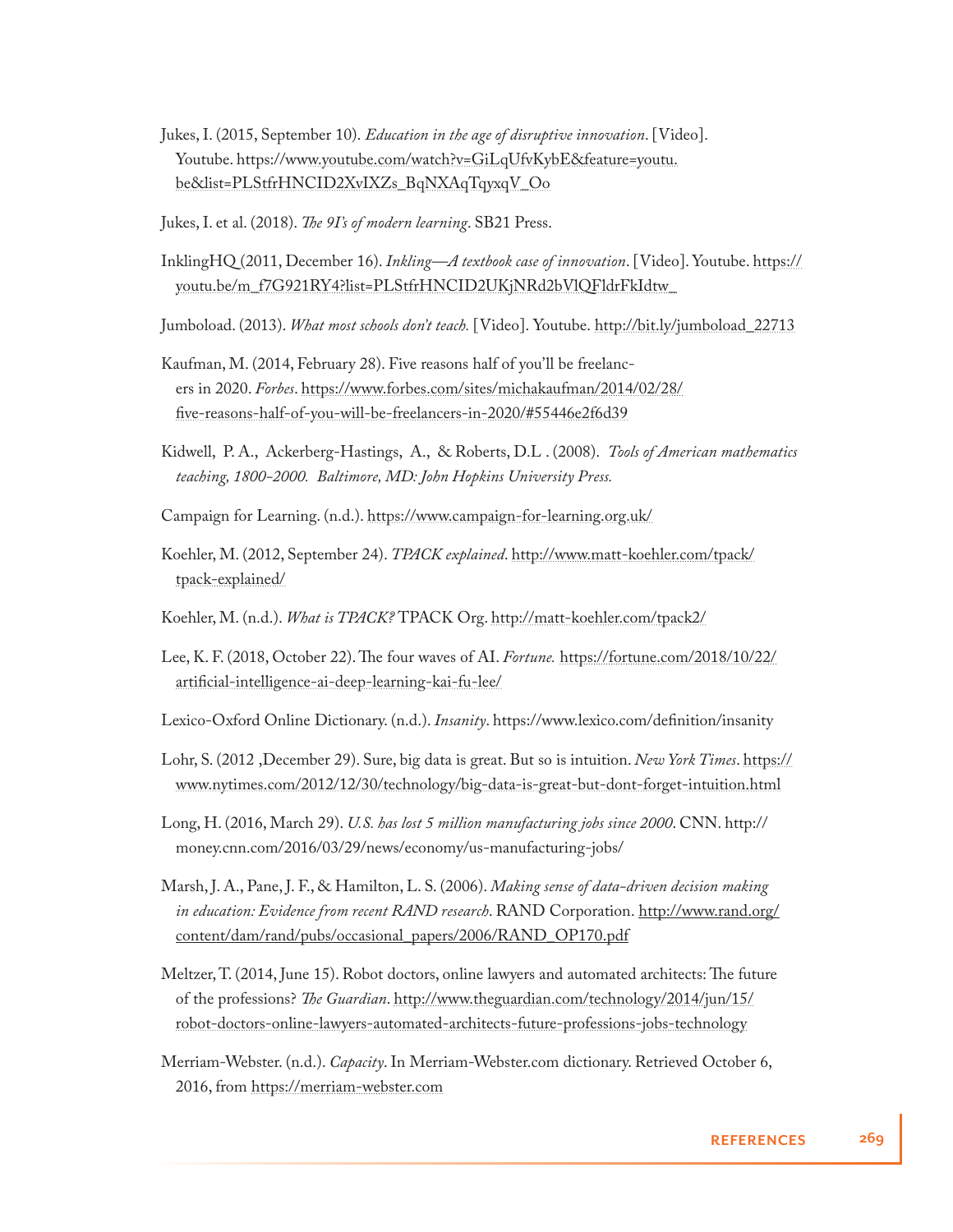- Mertler, C. (2014). *The data-driven classroom: How do I use student data to improve my instruction?* ASCD.
- NASSP. (2013). *Leadership matters: What the research says about the importance of principal leadership*. http://www.naesp.org/sites/default/files/LeadershipMatters.pdf
- National Advisory Committee on Creative and Cultural Education. (1999). *All our futures: creativity, culture and education.* (Great Britain) Department for Education and Employment.
- National Center for Educational Statistics. (2019, May). *Public high school graduation rates*. https:// nces.ed.gov/programs/coe/indicator\_coi.asp
- Nemroff Pictures (2014, January 28). *Technology in education: A future classroom. [Video]* Youtube. https://www.youtube.com/watch?v=uZ73ZsBkcus
- November, Alan. (2013, February 22). *Why schools must move beyond one-to-one computing.* November Learning. http://novemberlearning.com/educational-resources-for-educators/ teaching-and-learning-articles/why-schools-
- Osborne, M. (2013). Modern learning environments. *CORE Education.* https://www.shaker.org/ Downloads/Modern-Learning-Environments.pdf
- Outsource2India. (n.d.). *Medical imaging services*. https://www.outsource2india.com/Healthcare/ medical-imaging-services.asp
- Pedder, D. (2006). Organizational conditions that foster successful classroom promotion of learning how to learn*. Research Papers in Education*, 21, 171–200.
- Perkins, D. N. & Salomon, G. (1988). Teaching for transfer. *Educational Leadership*. http://www. ascd.org/ASCD/pdf/journals/ed\_lead/el\_198809\_perkins.pdf
- Perkins, D. N., & Grotzer, T. A. (1997). Teaching intelligence. *American Psychologist*, 52, 1125–1133.
- Perkins, D. N., & Grotzer, T. A. (2008). Dimensions of causal understanding: The role of complex causal models in students' understanding of science. *Studies in Science Education*, 41(1), 117–165.
- Perkins, D. N. (2010). *Making learning whole: How seven principles of teaching can transform education*. Jossey-Bass.
- Perkins, D. N. (2006). *Constructivism and troublesome knowledge.* . Jossey-Bass.
- Pew Research Center (2016, October 6). The state of American jobs. *Pew Research Center Social and Demographic Trends Project*. https://www.pewsocialtrends.org/2016/10/06/ the-state-of-american-jobs/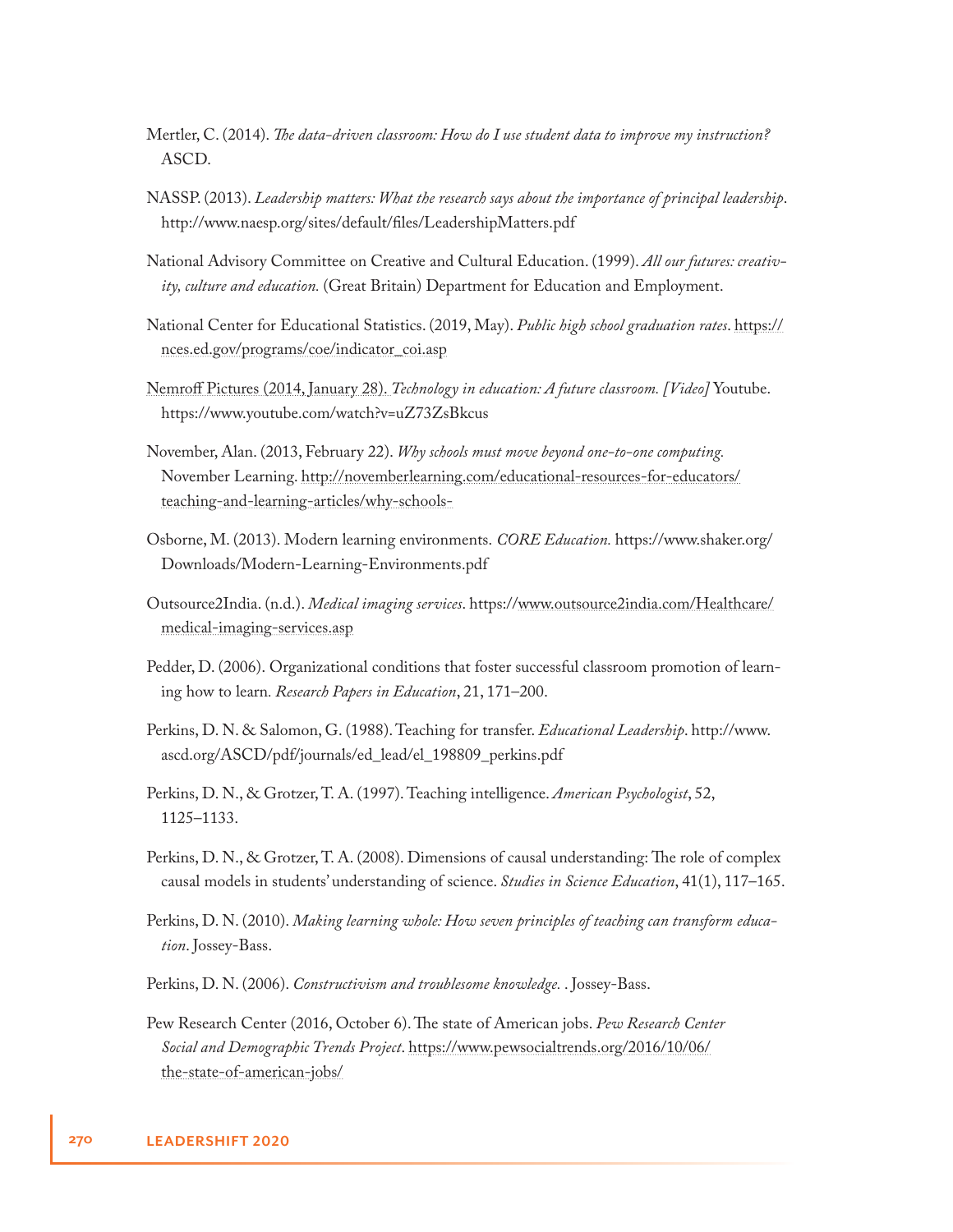- Pink, D. (2009, August 25). *The puzzle of motivation*. [Video]. Youtube. https://www.youtube.com/ watch?v=rrkrvAUbU9Y&feature=youtu.be
- Plecki, M. L., Alejano, C. R., Knapp, M. S., & Lochmiller, C. R. (2006). *Allocating resources and creating incentives to improve teaching and learning*. Center for the Study of Teaching and Policy. University of Washington. http://www.wallacefoundation.org/knowledge-center/Documents/2- Allocating-Resources-and-Creating.pdf
- PricewaterhouseCoopers (Australia). (2015). *A smart move*. https://www.pwc.com.au/pdf/a-smartmove-pwc-stem-report-april-2015.pdf
- Rainie, L. and Anderson, J. (2017, May 3). The future of jobs and job training. *Pew Research Center: Internet and Technology*. https://www.pewresearch.org/internet/2017/05/03/ the-future-of-jobs-and-jobs-training/
- Rao, D. and Verweij, G. (2017). Sizing the prize: What's the real value of AI for your business and how can you capitalize?. *Price Waterhouse Cooper*. *https://www.pwc.com/gx/en/issues/analytics/ assets/pwc-ai-analysis-sizing-the-prize-report.pdf*
- Ray, E. (2015). Stanford scholars' influence on education discourse gets high marks. *Stanford News*. https://news.stanford.edu/thedish/2015/01/26/ stanford-scholars-influence-on-education-discourse-gets-high-marks/
- Reed, G. E. (2016, January 17.). Both the parts and whole: Leadership and systems thinking. *The Systems Thinker*. https://thesystemsthinker.com/ both-the-parts-and-whole-leadership-and-systems-thinking/
- Reisinger, D. (2019) AI expert says automation could replace 40% of jobs in 15 years*. Fortune*. https://fortune.com/2019/01/10/automation-replace-jobs/
- Rifkin, G. (2016, August 1). Seymour Papert, 88, dies; Saw education's future in computers. *New York Times*. https://www.nytimes.com/2016/08/02/technology/seymour-papert-88-dies-saweducations-future-in-computers.html?partner=IFTTT
- Ritchhart, R., & Perkins, D. N. (2008). Life in the mindful classroom: Nurturing the disposition of mindfulness. *Journal of Social Issues*, 56(1), 27–47.
- Robinson, K. (2001). Mind the gap: The creative conundrum. *Critical Quarterly*, 43(1), 41-45.
- Rose, Todd. (2013, June 20). *The myth of average* [Video]. TED Conferences. http://tedxtalks.ted. com/video/The-Myth-of-Average-Todd-Rose-a
- RSA ANIMATE (2010, October 14). *Changing educational paradigms.* [Video]. Youtube. https:// www.youtube.com/watch?v=zDZFcDGpL4U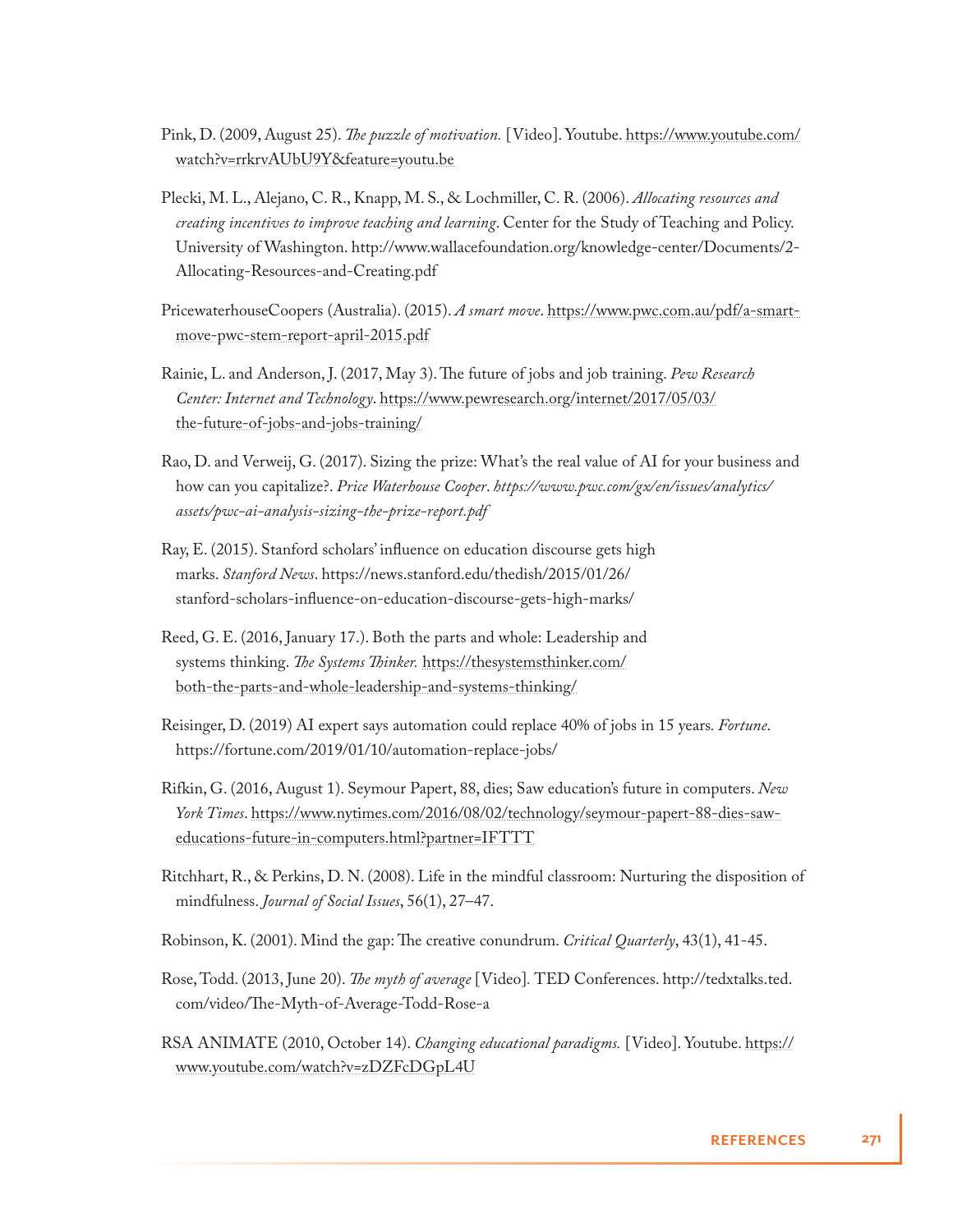- Saavedra, A. R., & Opfer, V. D. (2012). Teaching and learning 21st century skills: Lessons from the learning sciences. *Asia Society*. http://asiasociety.org/files/rand-1012report.pdf
- Saavedra, A. R., & Opfer, V. D. (2012). Learning 21st-century skills requires 21st-century teaching. *Phi Delta Kappan*, 94(2), 8–13. doi:10.1177/003172171209400203
- Saeki, N., Fan, X., & Van Dusen, L. (2001). A comparative study of creative thinking of American and Japanese college students. *Journal of Creative Behavior*, 35(1), 24–36.
- Salomon, G., & Perkins, D. N. (1988). Rocky roads to transfer: Rethinking mechanism of a neglected phenomenon. *Educational Psychologist*, 24(2), 113.
- Schiefele, U., & Csikszentmihalyi, M. (1995). Motivation and ability as factors in mathematics experience and achievement. *Journal for Research in Mathematics Education*, 26, 163–181.
- Schwartz, M. S., & Fischer, K. W. (2006). Useful metaphors for tackling problems in teaching and learning. *About Campus*, 11(1), 2–9.
- Sinek, S. (2013, September 29). *Start with why* [Video]. TED Conferences. https://www.youtube. com/watch?v=sioZd3AxmnE
- Smith, A. (2016, March 10). *Public predictions for the future of workforce automation*. Pew Research Center. http://www.pewinternet.org/2016/03/10/ public-predictions-for-the-future-of-workforce-automation/
- Smith, A., & Anderson, J. (2014, August 6). *AI, robotics, and the future of jobs*. Pew Research Center. http://www.pewinternet.org/2014/08/06/future-of-jobs/
- Sternberg, R. J. (2003). Creative thinking in the classroom. *Scandinavian Journal of Educational Research,* 47(3), 325.
- Sternberg, R. J. (2006). The nature of creativity. *Creativity Research Journal*, 18(1), 87–98.
- Sax D. (2016). *The revenge of analog: Real things and why they matter (1<sup>st</sup> edition)*. Public Affairs
- Sax, D. (2016, November 7). The failure of the iPad classroom. *The Walrus*. https://thewalrus.ca/ the-failure-of-the-ipad-classroom/
- Tezuka, T. (2015, April 14). *Th e best kindergarten you've ever seen*. [Video]. Youtube. https://www. youtube.com/watch?v=J5jwEyDaR-0&feature=youtu.be
- The New Teacher Project (TNTP). (2015). *The mirage: Confronting the hard truth about our quest for teacher development.* TNTP Inc. http://tntp.org/assets/documents/TNTP-Mirage\_2015.pdf
- Turner, S. (2011, March 1). *Why data-informed trumps data-driven*. Teaching Underground. http:// teachingunderground.blogspot.com/2011/03/why-data-informed-trumps-data-driven.html